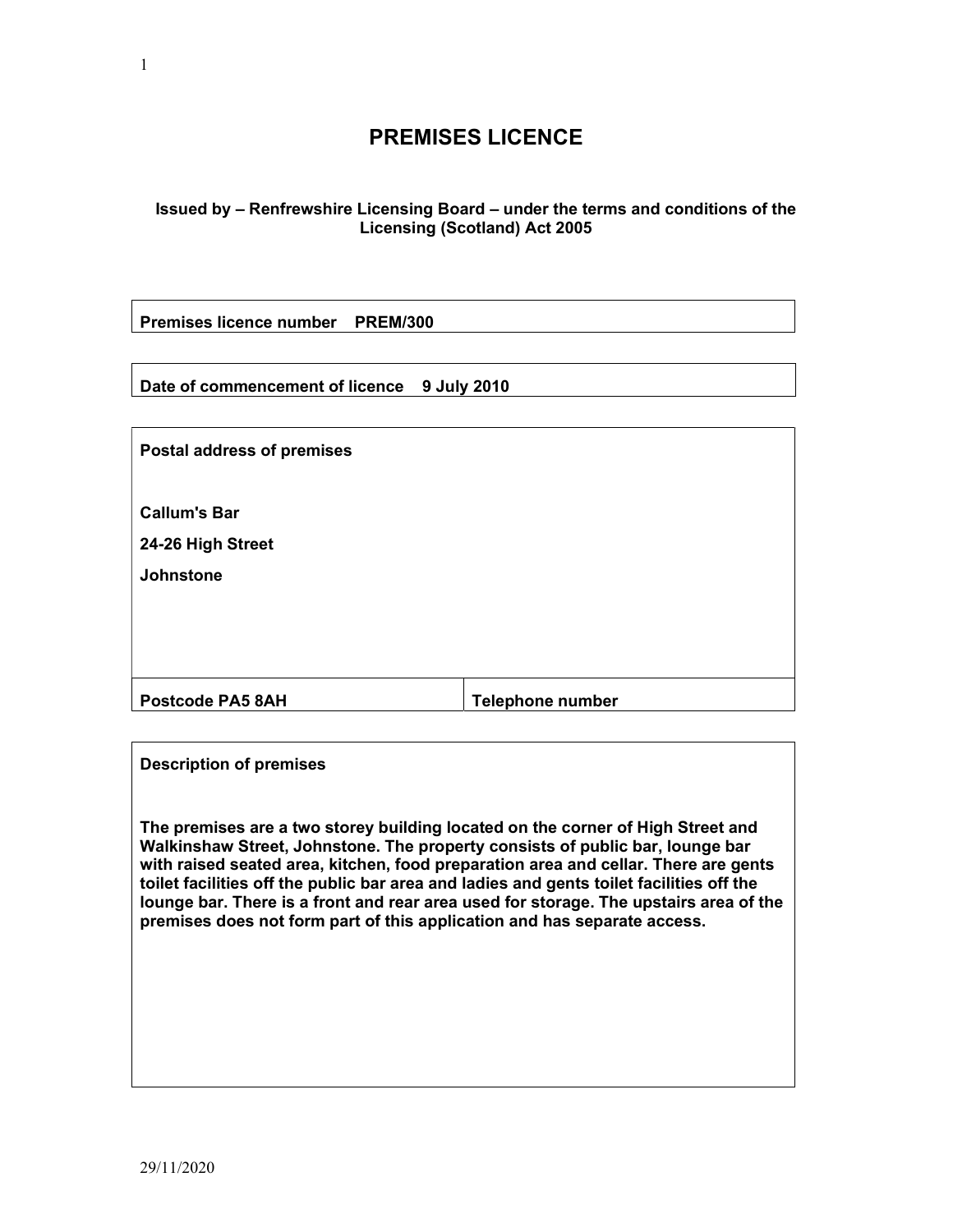# Licensed hours

# ON SALES

| Day       | <b>ON Consumption</b>                       |        |  |
|-----------|---------------------------------------------|--------|--|
|           | <b>Terminal hour</b><br><b>Opening time</b> |        |  |
| Monday    | 11.00am<br>11.30pm                          |        |  |
| Tuesday   | 11.00am<br>11.30pm                          |        |  |
| Wednesday | 11.00am<br>11.30pm                          |        |  |
| Thursday  | 11.00am<br>11.30pm                          |        |  |
| Friday    | 11.00am<br>1.00am                           |        |  |
| Saturday  | 11.00am                                     | 1.00am |  |
| Sunday    | 11.30pm<br>12.30pm                          |        |  |

# OFF SALES

| Day       | <b>OFF Consumption</b>                      |         |  |
|-----------|---------------------------------------------|---------|--|
|           | <b>Terminal hour</b><br><b>Opening time</b> |         |  |
| Monday    | 11.00am                                     | 10.00pm |  |
| Tuesday   | 11.00am                                     | 10.00pm |  |
| Wednesday | 11.00am                                     | 10.00pm |  |
| Thursday  | 11.00am                                     | 10.00pm |  |
| Friday    | 11.00am                                     | 10.00pm |  |
| Saturday  | 11.00am                                     | 10.00pm |  |
| Sunday    | 12.30pm                                     | 10.00pm |  |
| NOTES:    |                                             |         |  |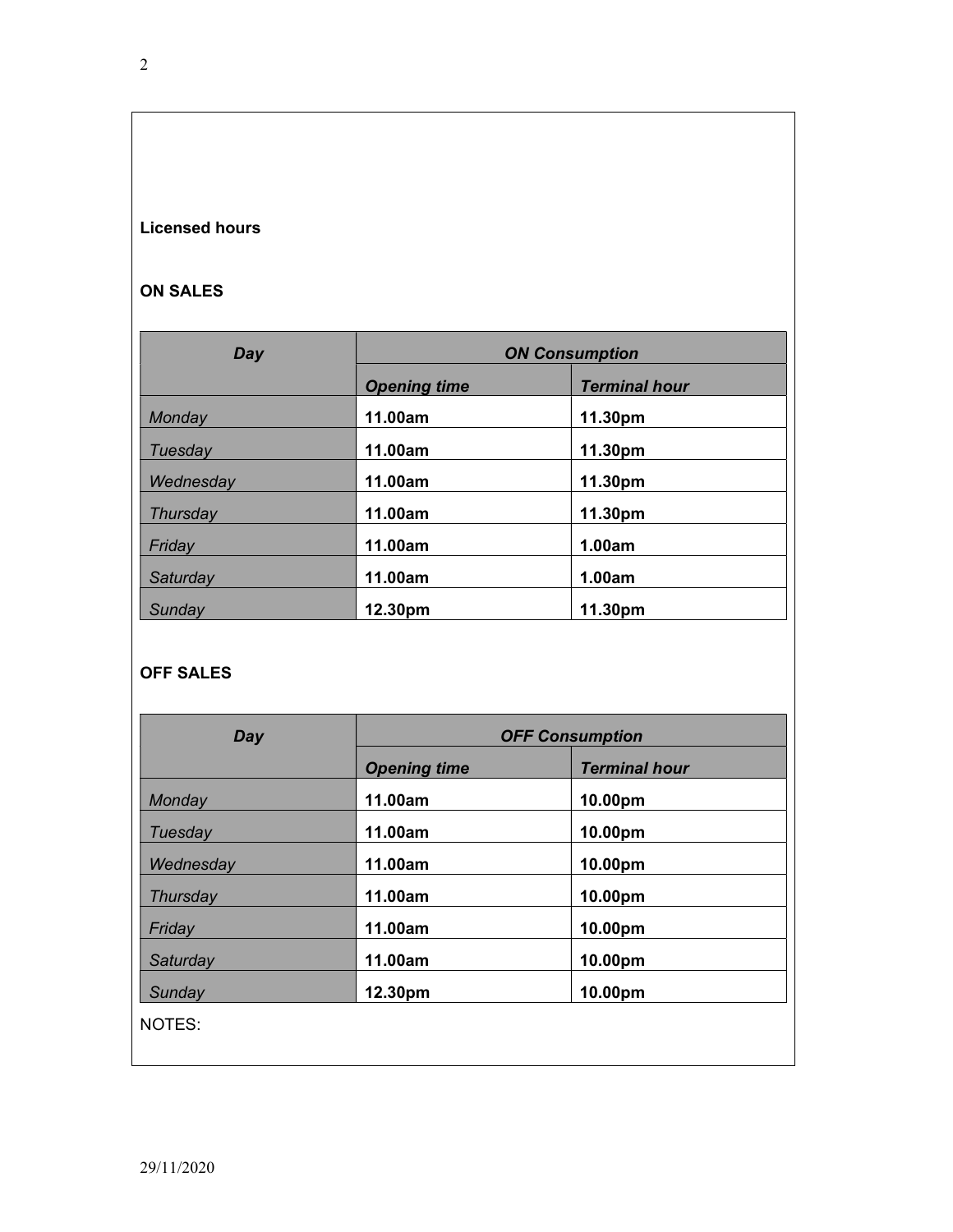# Name and postal address (or registered address if a company), telephone number and email (where relevant) of holder of premises licence

Star Pubs & Bars Limited

3-4 Broadway Park

South Gyle Broadway

Edinburgh

EH12 9JZ

Registered number of premises licence holder, e.g. company number, charity number (where applicable)

SC250925

Name, postal address and telephone number of premises manager named in the operating plan

FK8 3NE

Number of the personal licence held by the premises manager named in the operating plan and the name of the issuing Licensing Board

West Dunbartonshire Council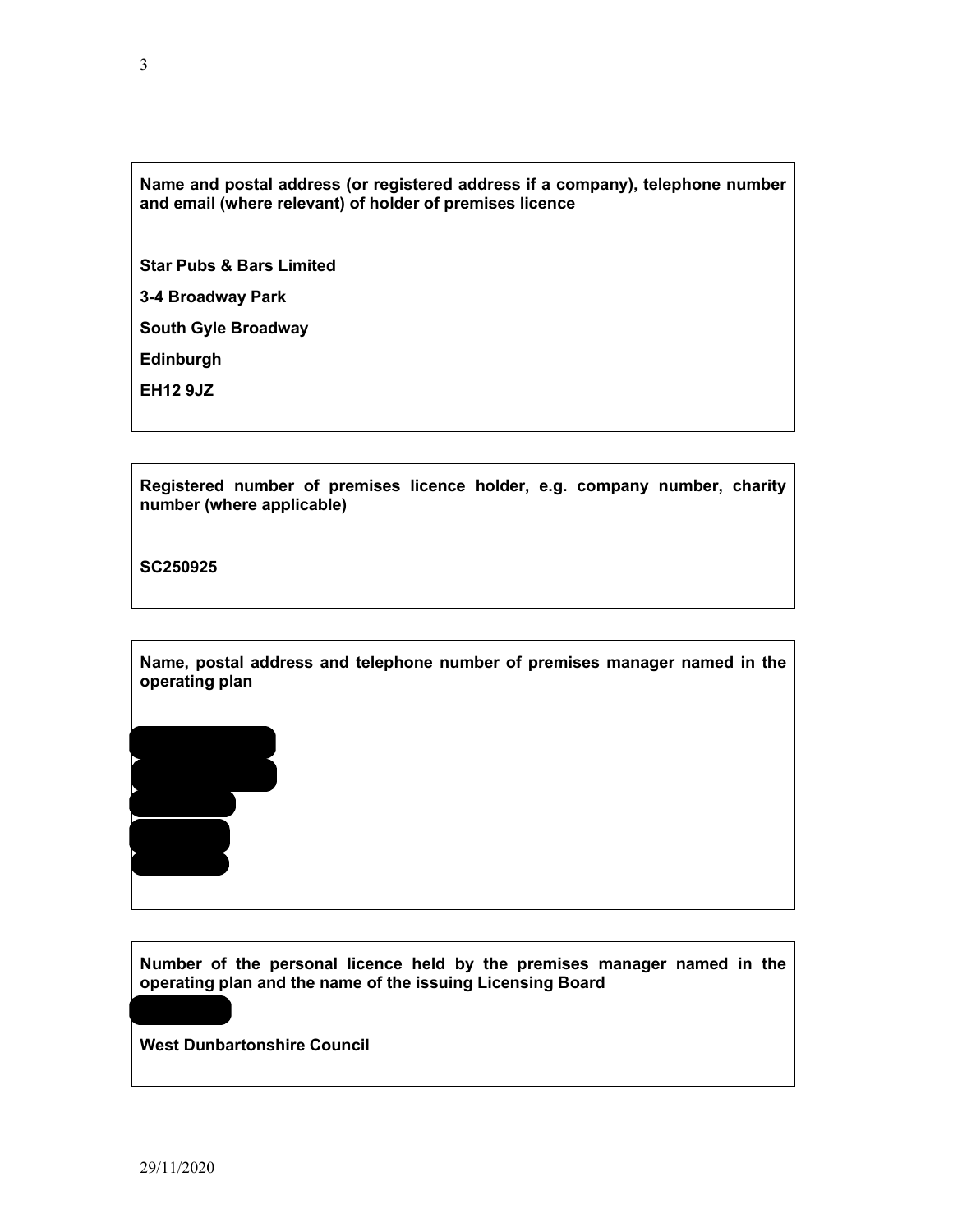### Licence Conditions

#### Mandatory Conditions

1 In this schedule, "the premises" means, in relation to any premises licence, the premises specified in the licence.

#### Compliance with the operating plan

2(1) Alcohol is to be sold on the premises only in accordance with the operating plan contained in the licence.

(2) Nothing in sub-paragraph (1) is to be read as preventing or restricting the doing of anything referred to in section 63(2).

**3** Any other activity to be carried on in the premises is to be carried on only in accordance with the operating plan contained in the licence.

#### The premises manager

4(1) Alcohol is not to be sold on the premises at any time when-

(a) there is no premises manager in respect of the premises,

(b) the premises manager does not hold a personal licence,

(c) the personal licence held by the premises manager is suspended, or

(d) the licensing qualification held by the premises manager is not the appropriate licensing qualification in relation to the premises.

(2) In sub-paragraph (1), "appropriate licensing qualification" in relation to any licensed premises means any licensing qualification prescribed as such in relation to licensed premises of that description in regulations under section 91(2)(d).

(3) Nothing in sub-paragraph (1) or paragraph 5 is to be read as requiring the premises manager to be present on the premises at the time any sale of alcohol is made.

#### Authorisation of sales of alcohol

5 Every sale of alcohol made on the premises must be authorised (whether generally or specifically) by—

(a) the premises manager, or

(b) another person who holds a personal licence.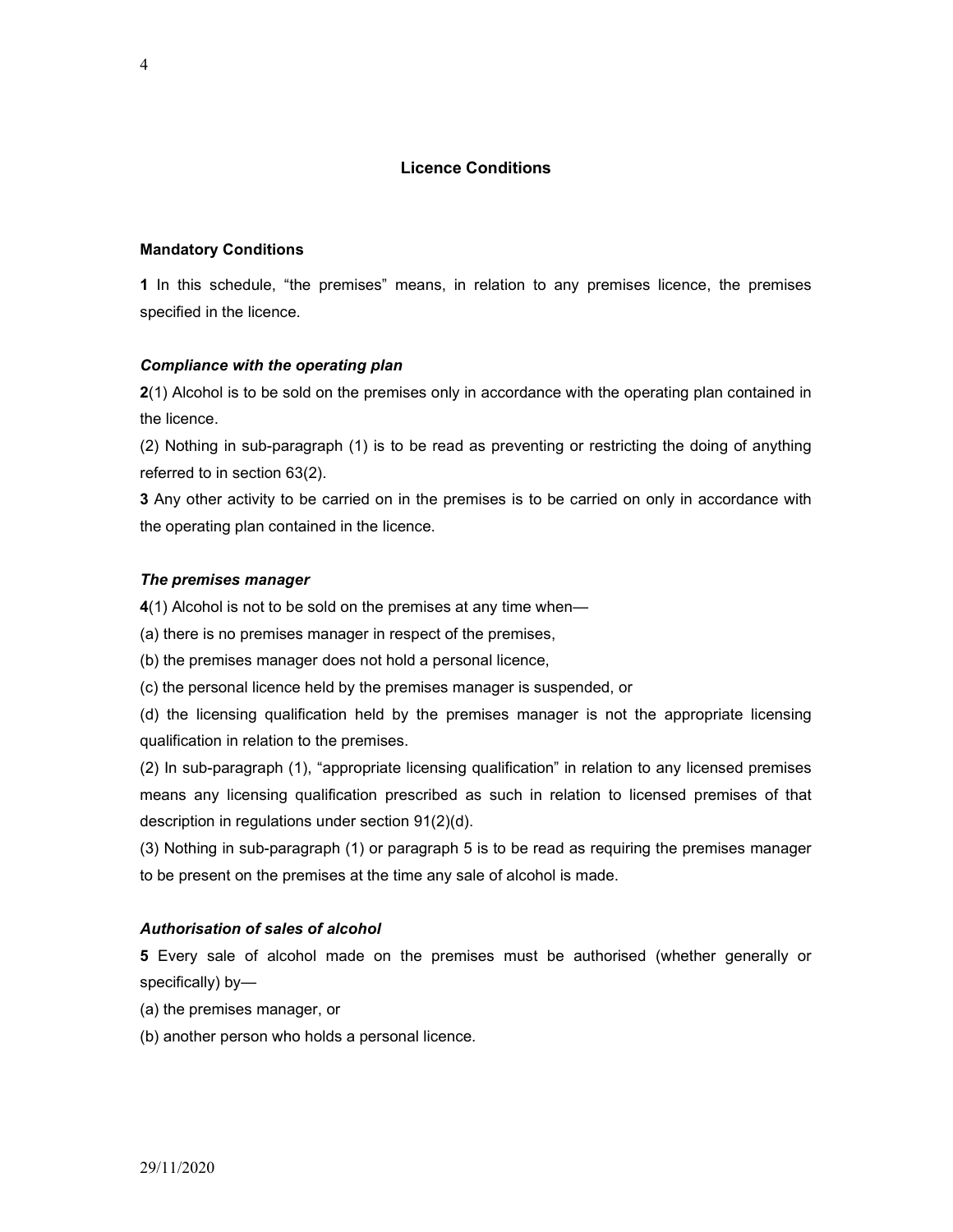#### Training of staff

6(1) No person (other than a person who holds a personal licence) is to work in the premises in the capacity mentioned in sub-paragraph (2) unless that person has complied with such requirements as to the training of staff as may be prescribed for the purposes of this paragraph.

(2) That is a capacity (whether paid or unpaid) which involves the person—

(a) making sales of alcohol, or

(b) where alcohol is sold on the premises for consumption on the premises, serving such alcohol to any person.

(2A) At any time when a person (other than a person who holds a personal licence) is working in the premises in a capacity mentioned in sub paragraph (2), there must be kept on the premises a training record which relates to that person and is in the form set out in the Schedule to the Licensing (Mandatory Conditions No. 2) (Scotland) Regulations 2007.

(2B) A record kept on the premises under sub paragraph (2A) must be produced to a Licensing Standards Officer on request.

(3) Regulations under sub-paragraph (1) prescribing training requirements may, in particular—

(a) provide for the accreditation by the Scottish Ministers of—

(i) courses of training, and

(ii) persons providing such courses,

for the purposes of the regulations,

(b) prescribe different training requirements in relation to different descriptions of persons,

(c) require that any person providing training or any particular description of training in accordance with the regulations hold a personal licence or such other qualification as may be prescribed in the regulations, and

(d) require training to be undergone again at such intervals as may be prescribed in the regulations.

6A(1) Alcohol must not be sold on the premises at a price below its minimum price.

(2) Where alcohol is supplied together with other products or services for a single price, subparagraph (1) applies as if the alcohol were supplied on its own for that price.

(3) The minimum price of alcohol is to be calculated according to the following formula— MPU×S×V×100

Where—

MPU is the minimum price per unit,

S is the strength of the alcohol, and

V is the volume of the alcohol in litres.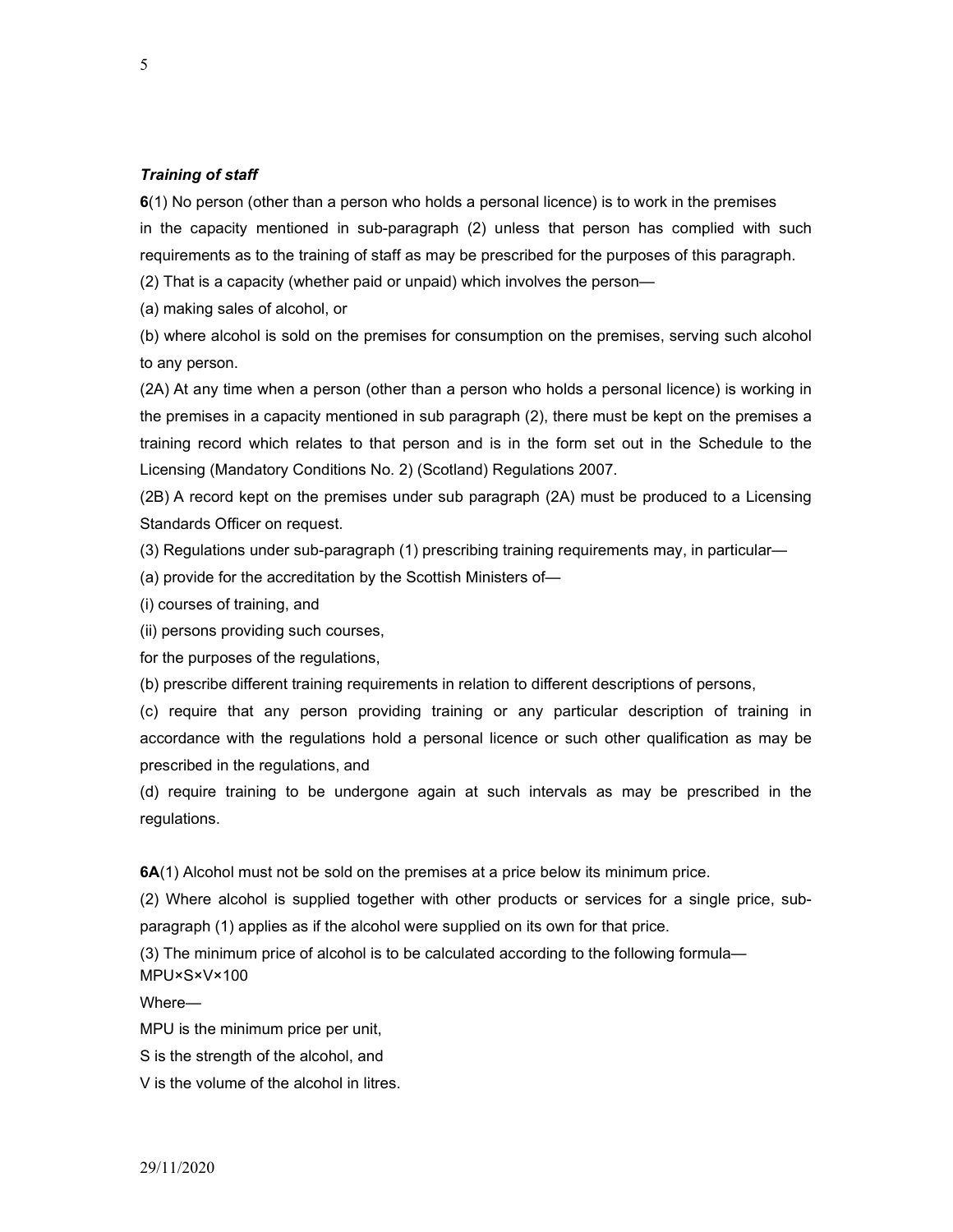(4) The Scottish Ministers are to specify by order the minimum price per unit for the purposes of sub-paragraph (3).

(5) For the purposes of sub-paragraph (3), where—

(a) the alcohol is contained in a bottle or other container, and

(b) the bottle or other container is marked or labelled in accordance with relevant labelling provisions,

the strength is taken to be the alcoholic strength by volume as indicated by the mark or label.

(6) The Scottish Ministers are to specify by order the enactments which are relevant labelling provisions for the purposes of sub-paragraph (5).

6B(1) A package containing two or more alcoholic products (whether of the same or different kinds) may only be sold on the premises at a price equal to or greater than the sum of the prices at which each alcoholic product is for sale on the premises.

(2) Sub-paragraph (1) applies—

(a) only where each of the alcoholic products is for sale on the premises separately, and

(b) regardless of whether or not the package also contains any item which is not an alcoholic product.

(3) In this paragraph, "alcoholic product" means a product containing alcohol and includes the container in which alcohol is for sale.

## Pricing of alcohol

7 Where the price at which any alcohol sold on the premises for consumption on the premises is varied—

(a) the variation (referred to in this paragraph as "the earlier price variation") may be brought into effect only at the beginning of a period of licensed hours, and

(b) no further variation of the price at which that or any other alcohol is sold on the premises for consumption on the premises may be brought into effect before the expiry of the period of 72 hours beginning with the coming into effect of the earlier price variation.

7A Where the price at which any alcohol sold on the premises for consumption off the premises is varied—

(a) the variation (referred to in this paragraph as "the earlier price variation") may be brought into effect only at the beginning of a period of licensed hours, and

(b) no further variation in the price at which that alcohol is sold on the premises may be brought into effect before the expiry of the period of 72 hours beginning with the coming into effect of the earlier price variation.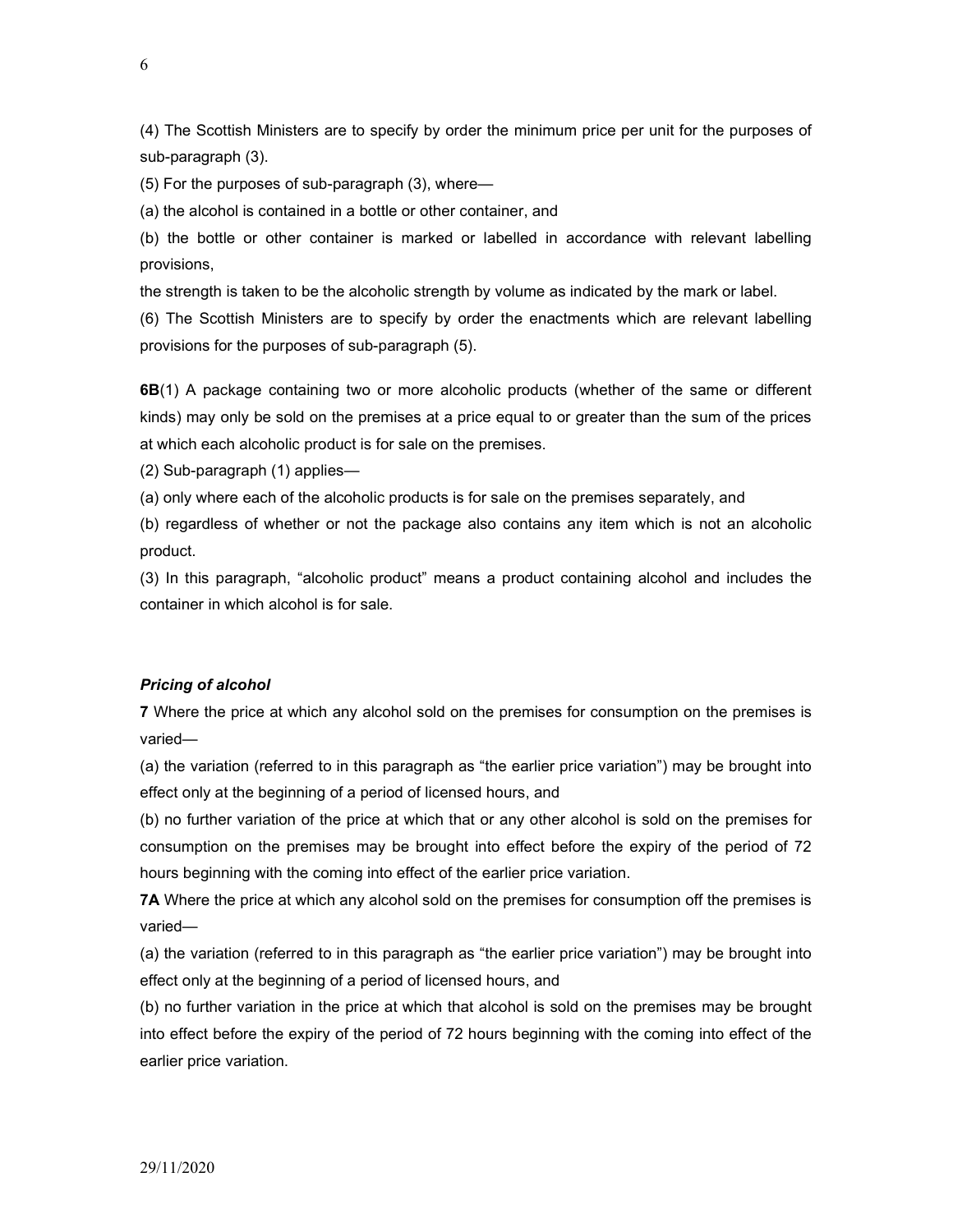#### Irresponsible drinks promotions

8(1) An irresponsible drinks promotion must not be carried on in or in connection with the premises.

(2) Subject to sub-paragraph (3), a drinks promotion is irresponsible if it—

(a) relates specifically to an alcoholic drink likely to appeal largely to persons under the age of 18,

(b) involves the supply of an alcoholic drink free of charge or at a reduced price on the purchase of one or more drinks (whether or not alcoholic drinks),

(c) involves the supply free of charge or at a reduced price of one or more extra measures of an alcoholic drink on the purchase of one or more measures of the drink,

(d) involves the supply of unlimited amounts of alcohol for a fixed charge (including any charge for entry to the premises),

(e) encourages, or seeks to encourage, a person to buy or consume a larger measure of alcohol than the person had otherwise intended to buy or consume,

(f) is based on the strength of any alcohol,

(g) rewards or encourages, or seeks to reward or encourage, drinking alcohol quickly, or

(h) offers alcohol as a reward or prize, unless the alcohol is in a sealed container and consumed off the premises.

(3) Paragraphs (c) to (e) of sub-paragraph (2) apply only to a drinks promotion carried on in relation to alcohol sold for consumption on the premises.

(4) The Scottish Ministers may by regulations modify sub-paragraph (2) or (3) so as to—

(a) add further descriptions of drinks promotions,

(b) modify any of the descriptions of drinks promotions for the time being listed in it, or

(c) extend or restrict the application of any of those descriptions of drinks promotions.

(5) In this paragraph, "drinks promotion" means, in relation to any premises, any activity which promotes, or seeks to promote, the buying or consumption of any alcohol on the premises.

#### Provision of non-alcoholic drinks

9(1) The conditions specified in this paragraph apply only to the extent that the premises licence authorises the sale of alcohol for consumption on the premises.

(2) Tap water fit for drinking must be provided free of charge on request.

(3) Other non-alcoholic drinks must be available for purchase at a reasonable price.

#### Age verification policy

**9A**(1)There must be an age verification policy in relation to the sale of alcohol on the premises.

(2)An "age verification policy" is a policy that steps are to be taken to establish the age of a person attempting to buy alcohol on the premises ("the customer") if it appears to the person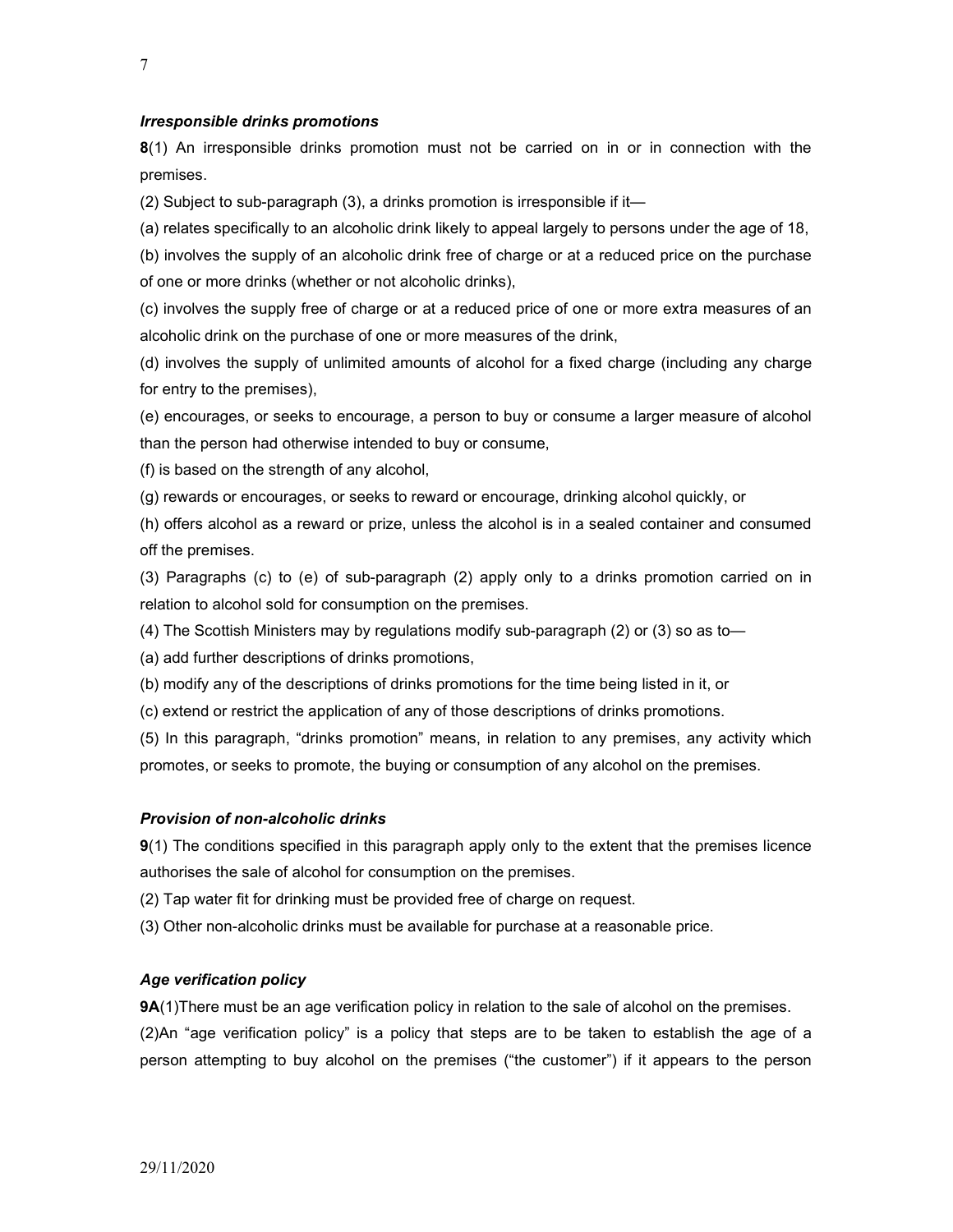selling the alcohol that the customer may be less than 25 years of age (or such older age as may be specified in the policy).

(3)The condition specified in this paragraph does not apply in relation to any sale of alcohol which takes place on the premises merely by virtue of being treated, by section 139, as taking place on the premises.

# Payment of annual or recurring fees

10(1)The condition specified in sub-paragraph (2) applies only in relation to a premises licence in respect of which an annual or other recurring fee is to be paid by virtue of regulations under section 136(1).

(2)The fee must be paid as required by the regulations.

### Notices – admission of persons under 18

11.—(1) The condition specified in this paragraph applies only in the case of premises on which alcohol is sold for consumption on the premises.

(2) There is to be displayed so that it is reasonably visible to customers entering the premises a sign of at least A4 size which–

(a) states that persons under the age of 18 are not permitted on the premises; or

(b) states that such persons are permitted on the premises or on such parts of the premises as are specified on the sign.

## Baby changing facilities

12.—(1) The condition specified in this paragraph applies only in the case of premises–

(a) which are not–

(i) a vehicle;

(ii) a vessel;

(iii) a moveable structure; or

(iv) used wholly or mainly for the purposes referred to in section 125(1);

(b) on which alcohol is sold for consumption on the premises; and

(c) to which children under the age of 5 are to be admitted.

(2) There are to be on the premises facilities for baby changing which are to be accessible to persons of either gender.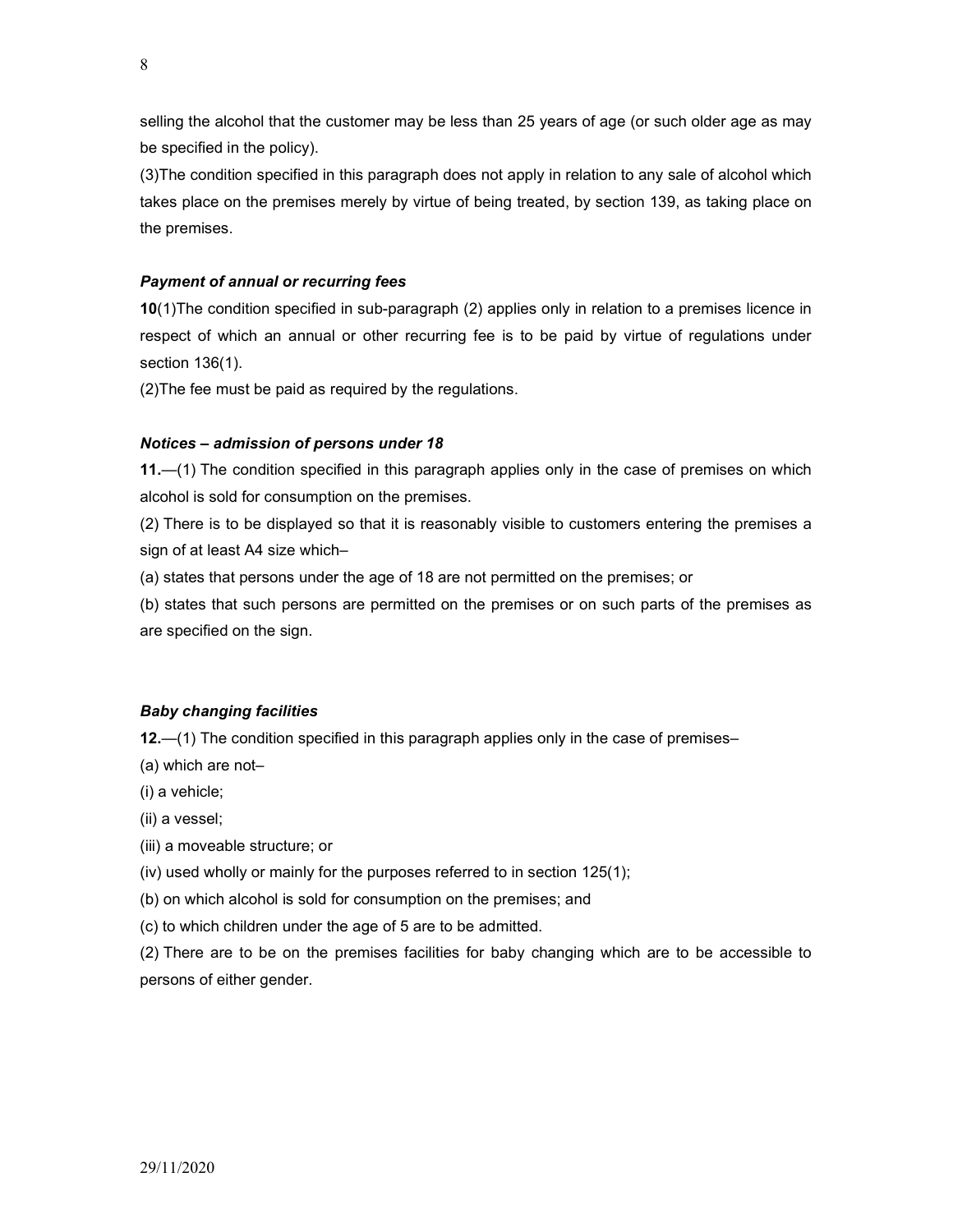#### Display, or promotion of the sale, of alcohol for consumption off the premises

13.—1) Subject to sub-paragraph (3), alcohol which is for sale only for consumption off the premises may be displayed only in one or both of the following– (a) a single area of the premises agreed between the Licensing Board and the holder of the licence; or

(b) a single area of the premises which is inaccessible to the public.

1A) Sub-paragraphs (1B) to (1D) apply where the premises, in so far as they are used for the sale of alcohol, are so used only or primarily for the sale of alcohol for consumption off the premises.

(1B) Any drinks promotion on the premises may take place only in any one or more of the following—

(a) an area referred to in sub-paragraph (1)(a) and (b),

(b) a room on the premises which is used for offering the tasting of any alcohol sold on the premises (for consumption off the premises) and the resulting tasting and is separate from those areas.

(1C) A drinks promotion in connection with the premises may not take place in the vicinity of the premises.

(1D) For the purposes of sub-paragraph (1C), the "vicinity" means the area extending 200 metres from the boundary of the premises (as shown on the layout plan).

(2) In an area agreed in terms of sub-paragraph (1)(a), a product other than alcohol may be displayed only if it is–

(a) a non-alcoholic drink;

(b) packaged with, and may be purchased only along with, alcohol.

(c) a branded non-alcoholic product, or

(d) a newspaper, magazine or other publication.

(2A) Sub-paragraph (2) is without prejudice to sub-paragraph (1B).

(3) This paragraph does not apply in respect of premises—

(a) whose main function is to provide a visitor attraction, and

(b) where—

(i) the premises form part of a larger site which is used principally for the production of alcoholic drinks, or

(ii) the visitor attraction is used principally to provide information about and promote the history and attributes of a particular alcoholic drink or a particular category of alcoholic drink.

(4) In this paragraph—

 "branded non-alcoholic product" means a product which does not consist of or contain alcohol and which—

(a) bears a name or image of, or

9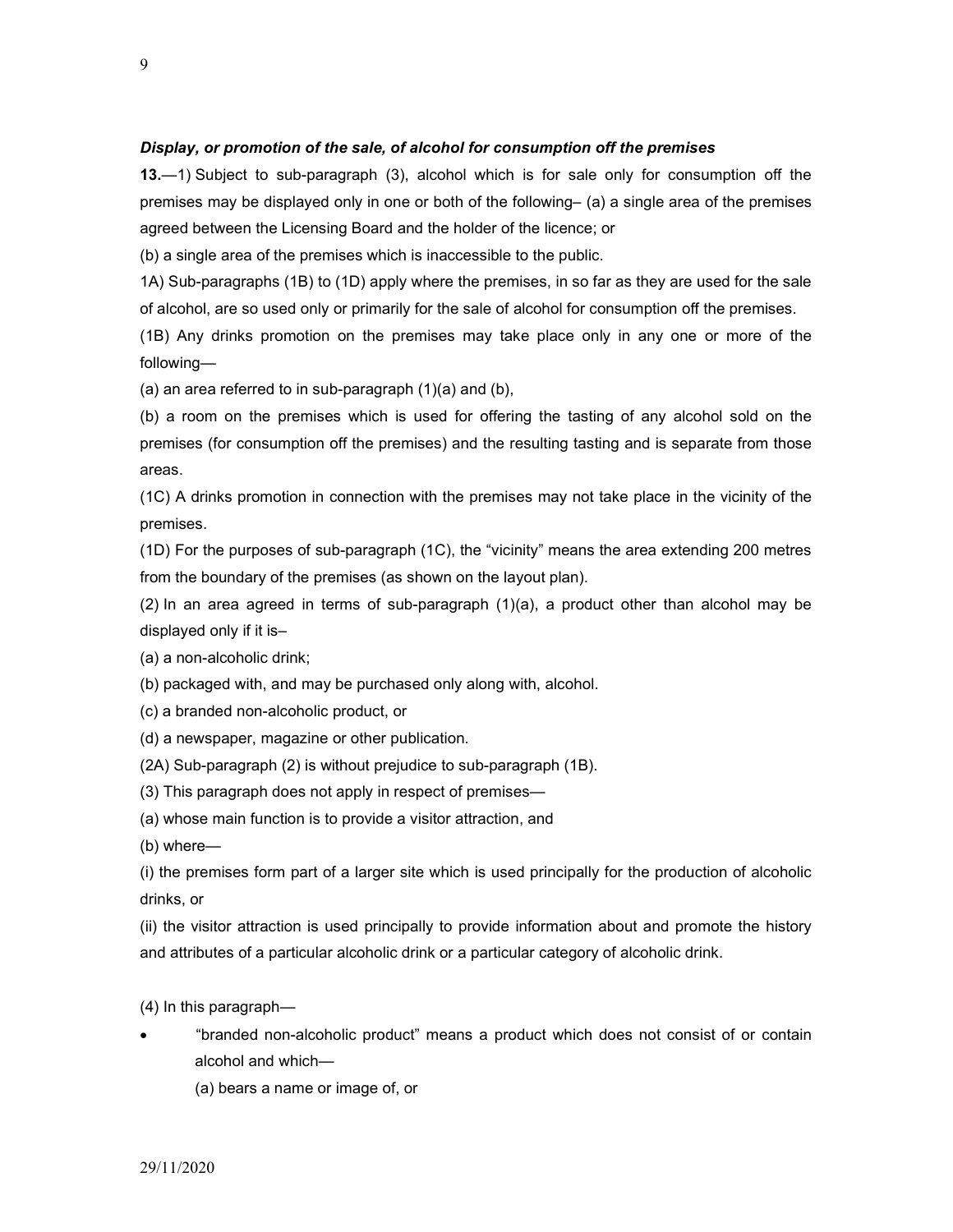an alcoholic product (namely, a product consisting of or containing alcohol),

- "drinks promotion" means any activity which promotes, or seeks to promote, the buying of any alcohol sold on the premises for consumption off the premises but does not include the display of any product which is—
	- (a) a branded non-alcoholic product for sale on the premises, or
	- (b) a newspaper, magazine or other publication—
	- (i) for sale on the premises, or
	- (ii) if not for sale on the premises, which does not relate only or primarily to alcohol.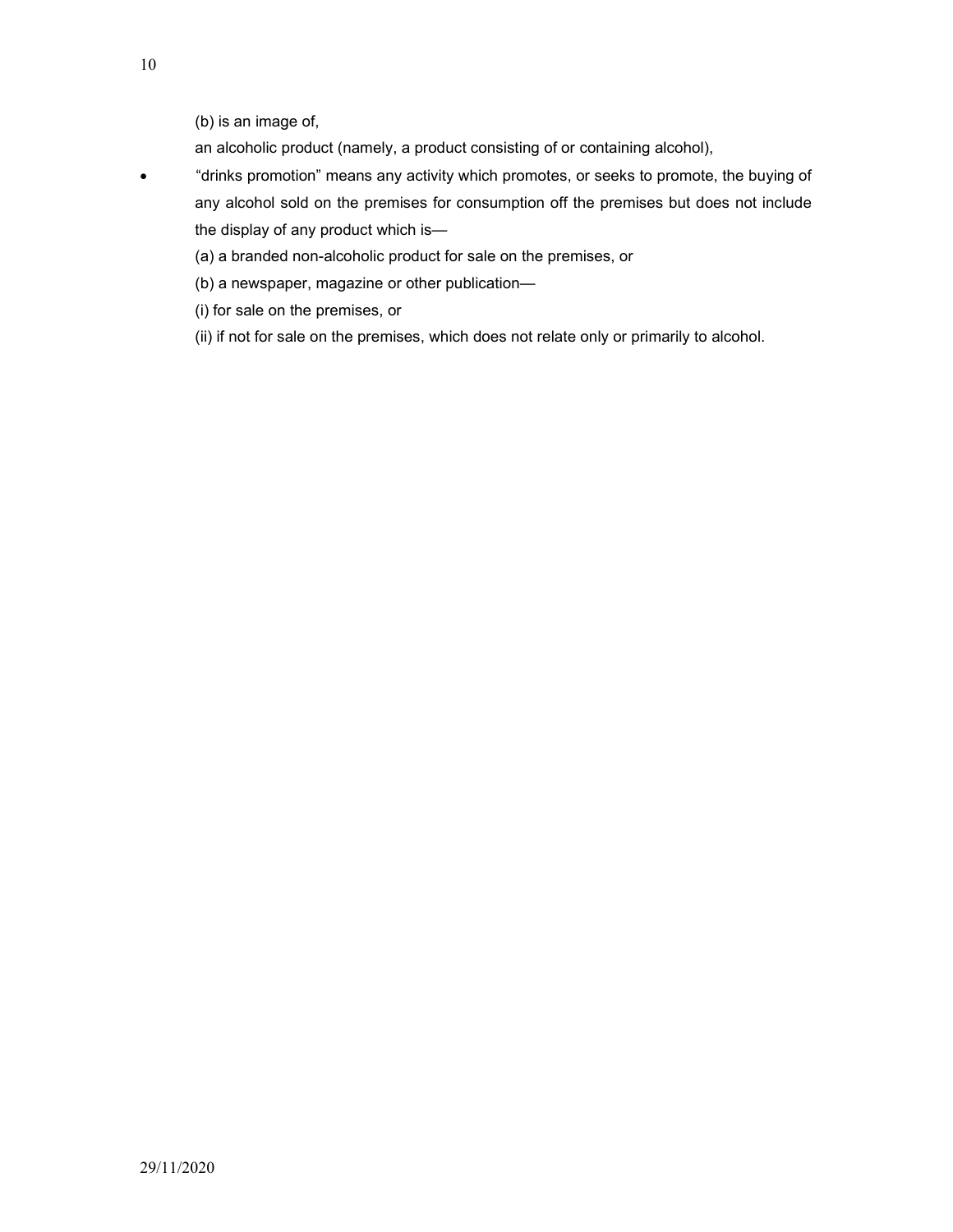# SUMMARY OF PREMISES LICENCE

# Issued by – Renfrewshire Licensing Board – under the terms and conditions of the Licensing (Scotland) Act 2005

| Premises licence number PREM/300 |  |
|----------------------------------|--|
|----------------------------------|--|

| <b>Postal address of premises</b>        |                         |
|------------------------------------------|-------------------------|
| <b>Callum's Bar</b><br>24-26 High Street |                         |
| <b>Johnstone</b>                         |                         |
|                                          |                         |
| <b>Postcode PA5 8AH</b>                  | <b>Telephone number</b> |

# Description of premises

The premises are a two storey building located on the corner of High Street and Walkinshaw Street, Johnstone. The property consists of public bar, lounge bar with raised seated area, kitchen, food preparation area and cellar. There are gents toilet facilities off the public bar area and ladies and gents toilet facilities off the lounge bar. There is a front and rear area used for storage. The upstairs area of the premises does not form part of this application and has separate access.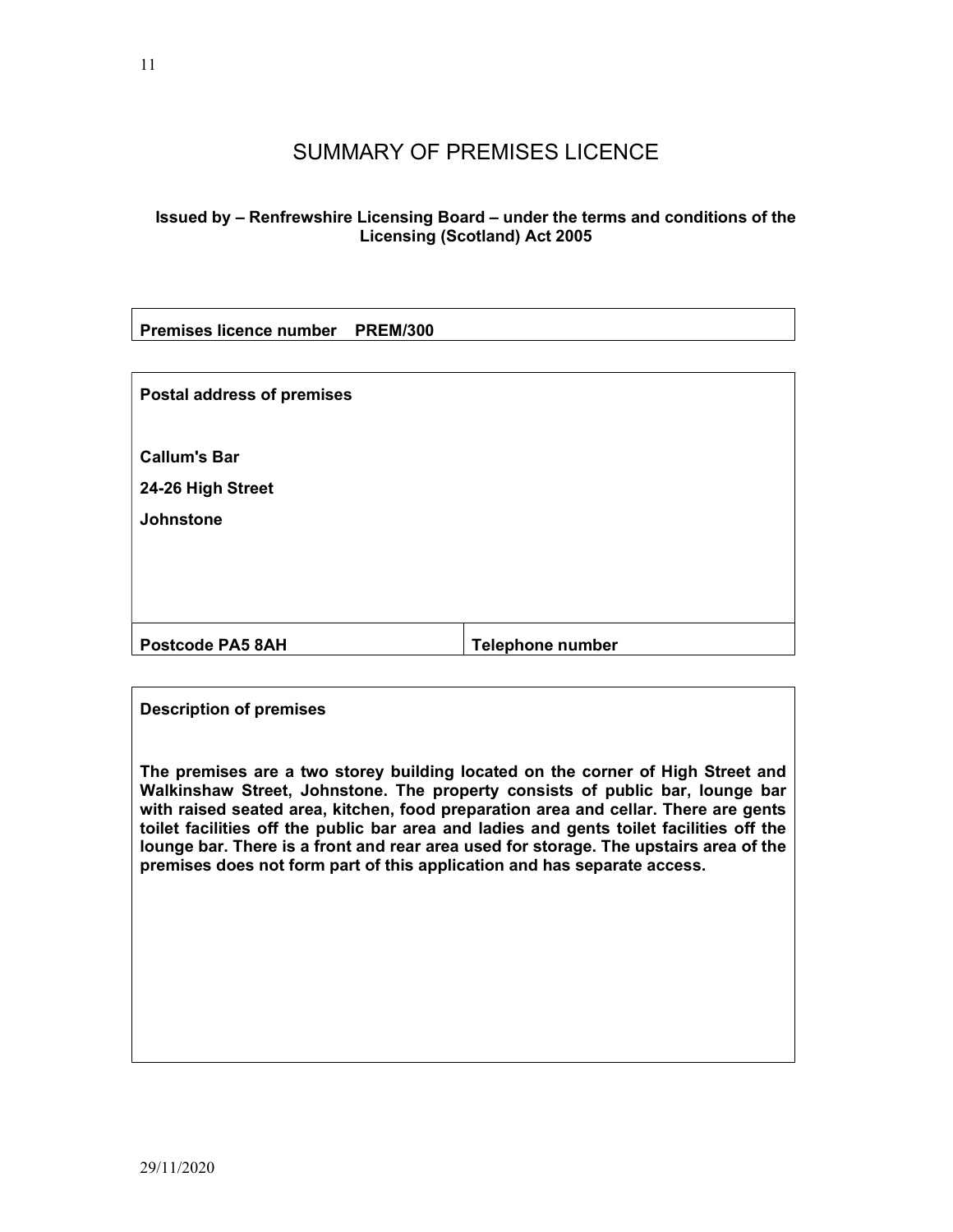Name and postal address (or registered address if a company) of premises licence holder

Star Pubs & Bars Limited

3-4 Broadway Park

South Gyle Broadway

Edinburgh

EH12 9JZ

Registered number of premises licence holder, e.g. company number, charity number (where applicable)

SC250925

Name of premises manager named in the operating plan

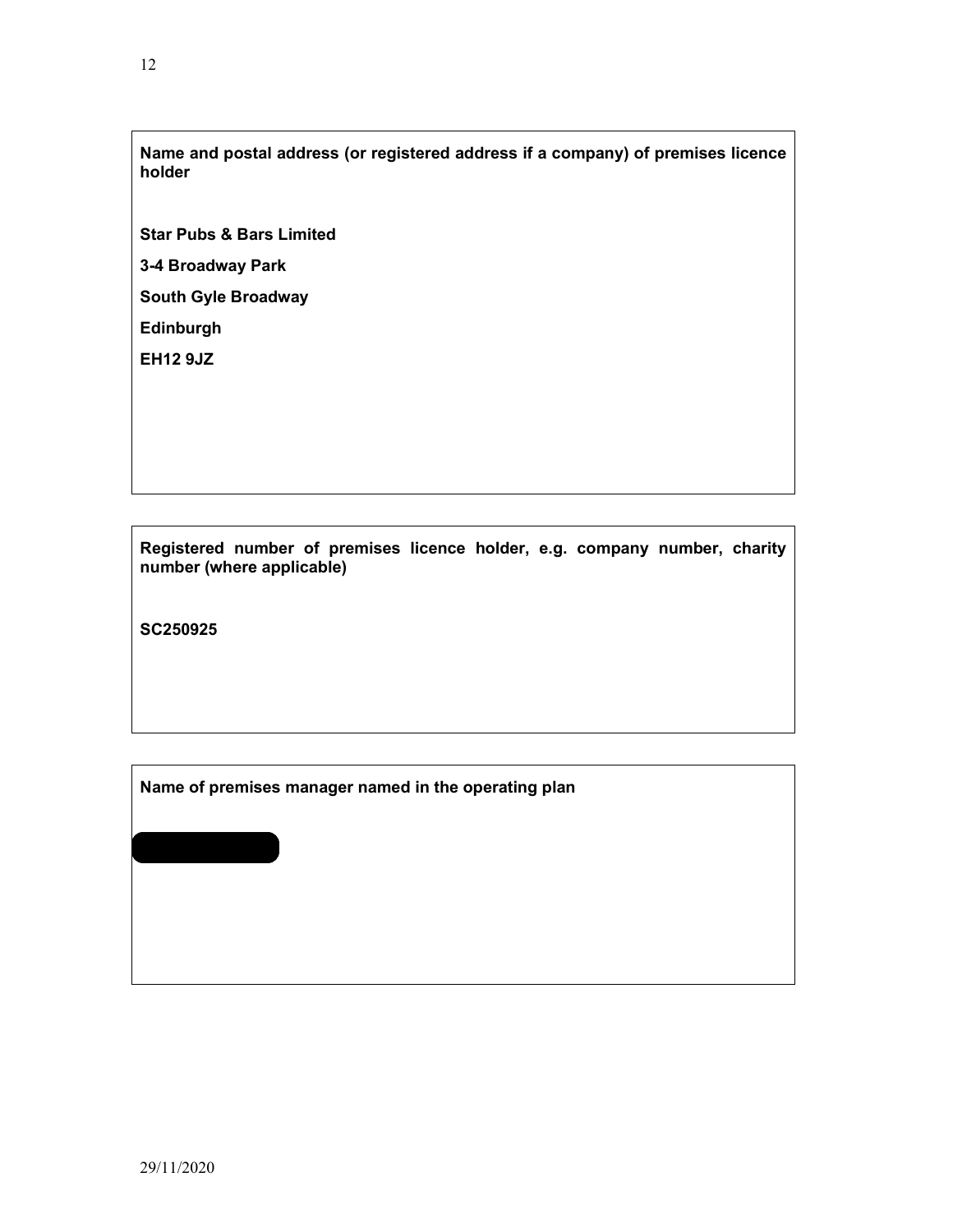### Licence Conditions

#### Mandatory Conditions

1 In this schedule, "the premises" means, in relation to any premises licence, the premises specified in the licence.

#### Compliance with the operating plan

2(1) Alcohol is to be sold on the premises only in accordance with the operating plan contained in the licence.

(2) Nothing in sub-paragraph (1) is to be read as preventing or restricting the doing of anything referred to in section 63(2).

**3** Any other activity to be carried on in the premises is to be carried on only in accordance with the operating plan contained in the licence.

#### The premises manager

4(1) Alcohol is not to be sold on the premises at any time when-

(a) there is no premises manager in respect of the premises,

(b) the premises manager does not hold a personal licence,

(c) the personal licence held by the premises manager is suspended, or

(d) the licensing qualification held by the premises manager is not the appropriate licensing qualification in relation to the premises.

(2) In sub-paragraph (1), "appropriate licensing qualification" in relation to any licensed premises means any licensing qualification prescribed as such in relation to licensed premises of that description in regulations under section 91(2)(d).

(3) Nothing in sub-paragraph (1) or paragraph 5 is to be read as requiring the premises manager to be present on the premises at the time any sale of alcohol is made.

#### Authorisation of sales of alcohol

5 Every sale of alcohol made on the premises must be authorised (whether generally or specifically) by—

- (a) the premises manager, or
- (b) another person who holds a personal licence.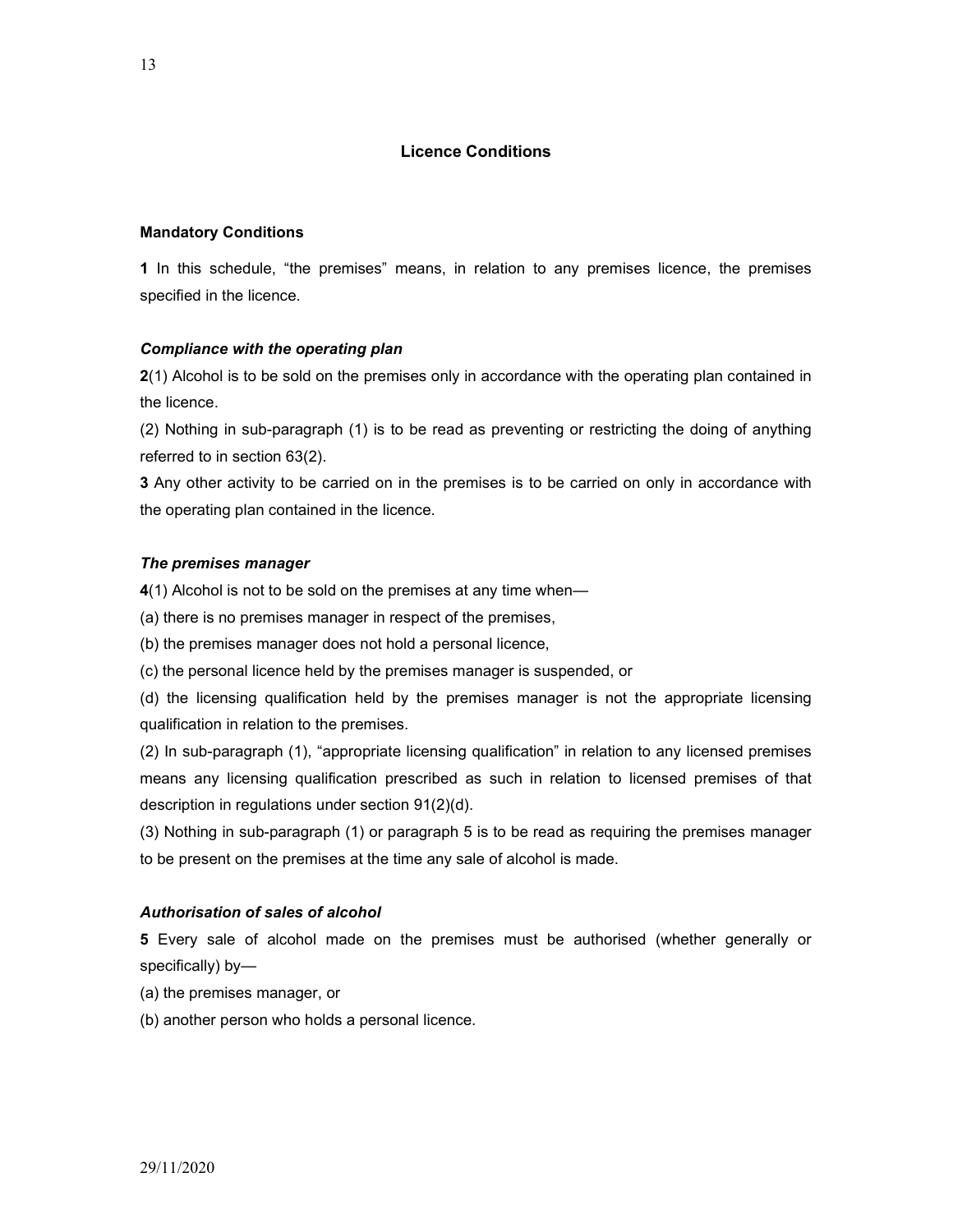#### Training of staff

6(1) No person (other than a person who holds a personal licence) is to work in the premises in the capacity mentioned in sub-paragraph (2) unless that person has complied with such requirements as to the training of staff as may be prescribed for the purposes of this paragraph.

(2) That is a capacity (whether paid or unpaid) which involves the person—

(a) making sales of alcohol, or

(b) where alcohol is sold on the premises for consumption on the premises, serving such alcohol to any person.

(2A) At any time when a person (other than a person who holds a personal licence) is working in the premises in a capacity mentioned in sub paragraph (2), there must be kept on the premises a training record which relates to that person and is in the form set out in the Schedule to the Licensing (Mandatory Conditions No. 2) (Scotland) Regulations 2007.

(2B) A record kept on the premises under sub paragraph (2A) must be produced to a Licensing Standards Officer on request.

(3) Regulations under sub-paragraph (1) prescribing training requirements may, in particular—

(a) provide for the accreditation by the Scottish Ministers of—

(i) courses of training, and

(ii) persons providing such courses,

for the purposes of the regulations,

(b) prescribe different training requirements in relation to different descriptions of persons,

(c) require that any person providing training or any particular description of training in accordance with the regulations hold a personal licence or such other qualification as may be prescribed in the regulations, and

(d) require training to be undergone again at such intervals as may be prescribed in the regulations.

6A(1) Alcohol must not be sold on the premises at a price below its minimum price.

(2) Where alcohol is supplied together with other products or services for a single price, subparagraph (1) applies as if the alcohol were supplied on its own for that price.

(3) The minimum price of alcohol is to be calculated according to the following formula— MPU×S×V×100

Where—

MPU is the minimum price per unit,

S is the strength of the alcohol, and

V is the volume of the alcohol in litres.

(4) The Scottish Ministers are to specify by order the minimum price per unit for the purposes of sub-paragraph (3).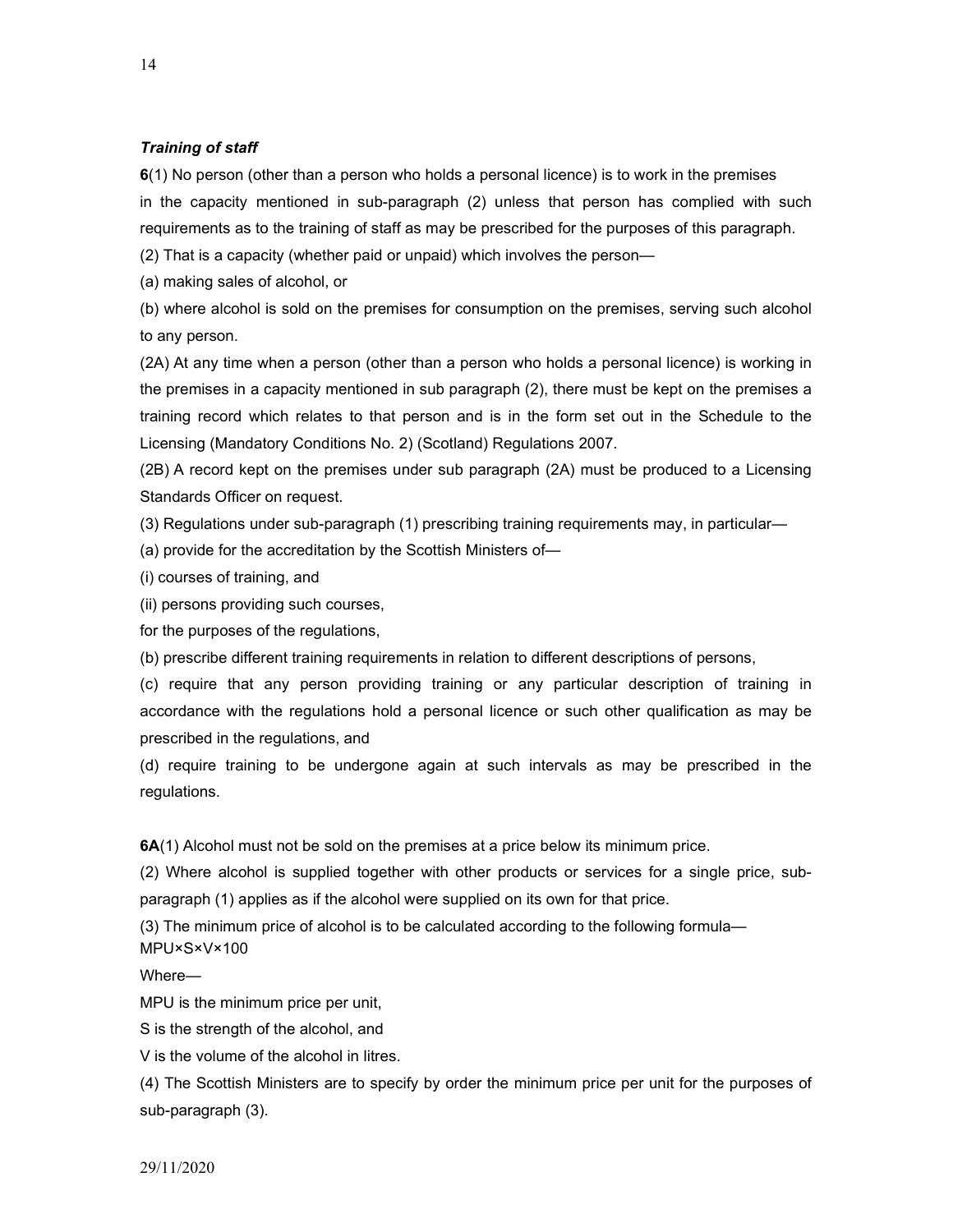(5) For the purposes of sub-paragraph (3), where—

(a) the alcohol is contained in a bottle or other container, and

(b) the bottle or other container is marked or labelled in accordance with relevant labelling provisions,

the strength is taken to be the alcoholic strength by volume as indicated by the mark or label.

(6) The Scottish Ministers are to specify by order the enactments which are relevant labelling provisions for the purposes of sub-paragraph (5).

6B(1) A package containing two or more alcoholic products (whether of the same or different kinds) may only be sold on the premises at a price equal to or greater than the sum of the prices at which each alcoholic product is for sale on the premises.

(2) Sub-paragraph (1) applies—

(a) only where each of the alcoholic products is for sale on the premises separately, and

(b) regardless of whether or not the package also contains any item which is not an alcoholic product.

(3) In this paragraph, "alcoholic product" means a product containing alcohol and includes the container in which alcohol is for sale.

#### Pricing of alcohol

7 Where the price at which any alcohol sold on the premises for consumption on the premises is varied—

(a) the variation (referred to in this paragraph as "the earlier price variation") may be brought into effect only at the beginning of a period of licensed hours, and

(b) no further variation of the price at which that or any other alcohol is sold on the premises for consumption on the premises may be brought into effect before the expiry of the period of 72 hours beginning with the coming into effect of the earlier price variation.

7A Where the price at which any alcohol sold on the premises for consumption off the premises is varied—

(a) the variation (referred to in this paragraph as "the earlier price variation") may be brought into effect only at the beginning of a period of licensed hours, and

(b) no further variation in the price at which that alcohol is sold on the premises may be brought into effect before the expiry of the period of 72 hours beginning with the coming into effect of the earlier price variation.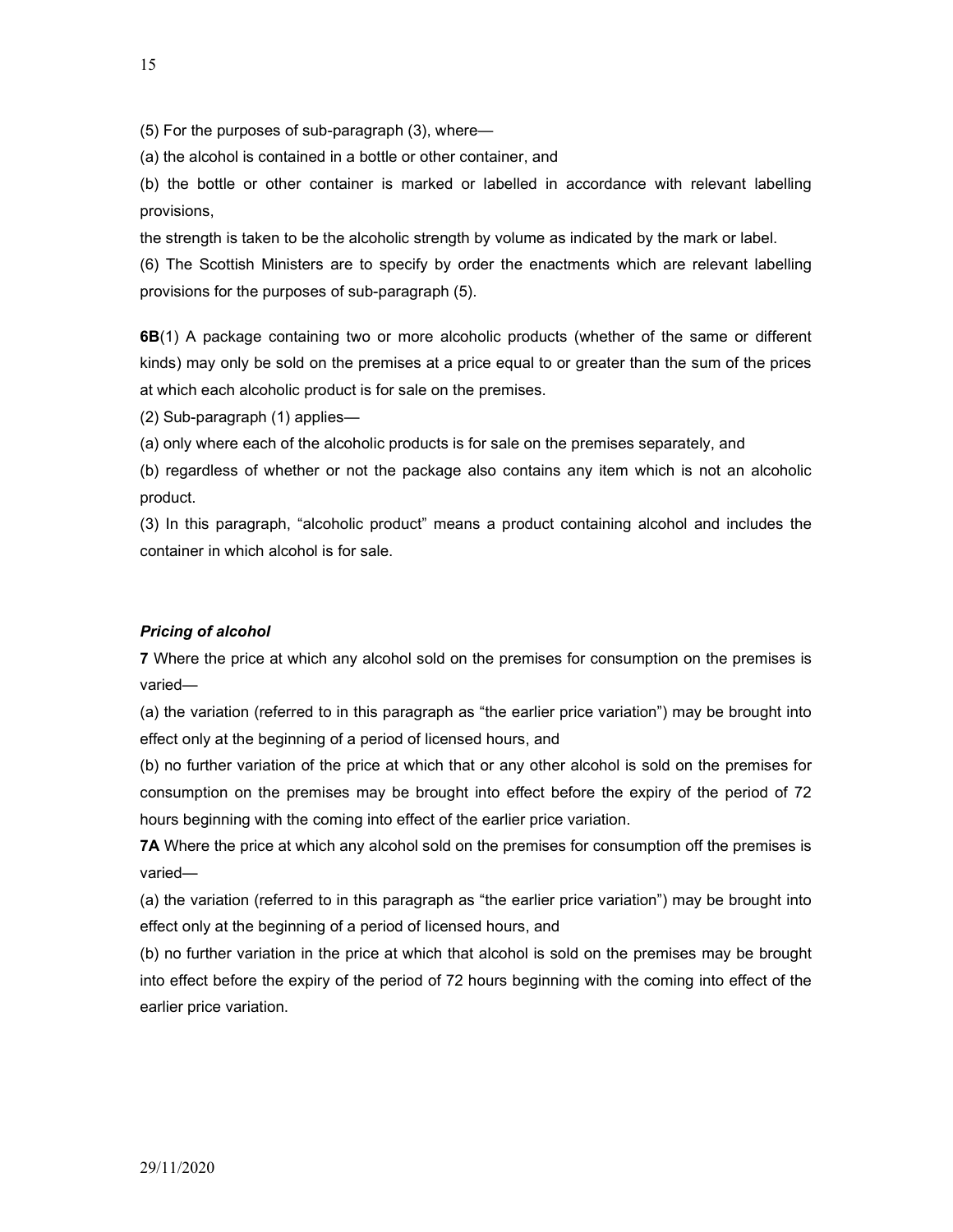#### Irresponsible drinks promotions

8(1) An irresponsible drinks promotion must not be carried on in or in connection with the premises.

(2) Subject to sub-paragraph (3), a drinks promotion is irresponsible if it—

(a) relates specifically to an alcoholic drink likely to appeal largely to persons under the age of 18,

(b) involves the supply of an alcoholic drink free of charge or at a reduced price on the purchase of one or more drinks (whether or not alcoholic drinks),

(c) involves the supply free of charge or at a reduced price of one or more extra measures of an alcoholic drink on the purchase of one or more measures of the drink,

(d) involves the supply of unlimited amounts of alcohol for a fixed charge (including any charge for entry to the premises),

(e) encourages, or seeks to encourage, a person to buy or consume a larger measure of alcohol than the person had otherwise intended to buy or consume,

(f) is based on the strength of any alcohol,

(g) rewards or encourages, or seeks to reward or encourage, drinking alcohol quickly, or

(h) offers alcohol as a reward or prize, unless the alcohol is in a sealed container and consumed off the premises.

(3) Paragraphs (c) to (e) of sub-paragraph (2) apply only to a drinks promotion carried on in relation to alcohol sold for consumption on the premises.

(4) The Scottish Ministers may by regulations modify sub-paragraph (2) or (3) so as to—

(a) add further descriptions of drinks promotions,

(b) modify any of the descriptions of drinks promotions for the time being listed in it, or

(c) extend or restrict the application of any of those descriptions of drinks promotions.

(5) In this paragraph, "drinks promotion" means, in relation to any premises, any activity which promotes, or seeks to promote, the buying or consumption of any alcohol on the premises.

#### Provision of non-alcoholic drinks

9(1) The conditions specified in this paragraph apply only to the extent that the premises licence authorises the sale of alcohol for consumption on the premises.

(2) Tap water fit for drinking must be provided free of charge on request.

(3) Other non-alcoholic drinks must be available for purchase at a reasonable price.

#### Age verification policy

**9A**(1)There must be an age verification policy in relation to the sale of alcohol on the premises. (2)An "age verification policy" is a policy that steps are to be taken to establish the age of a person attempting to buy alcohol on the premises ("the customer") if it appears to the person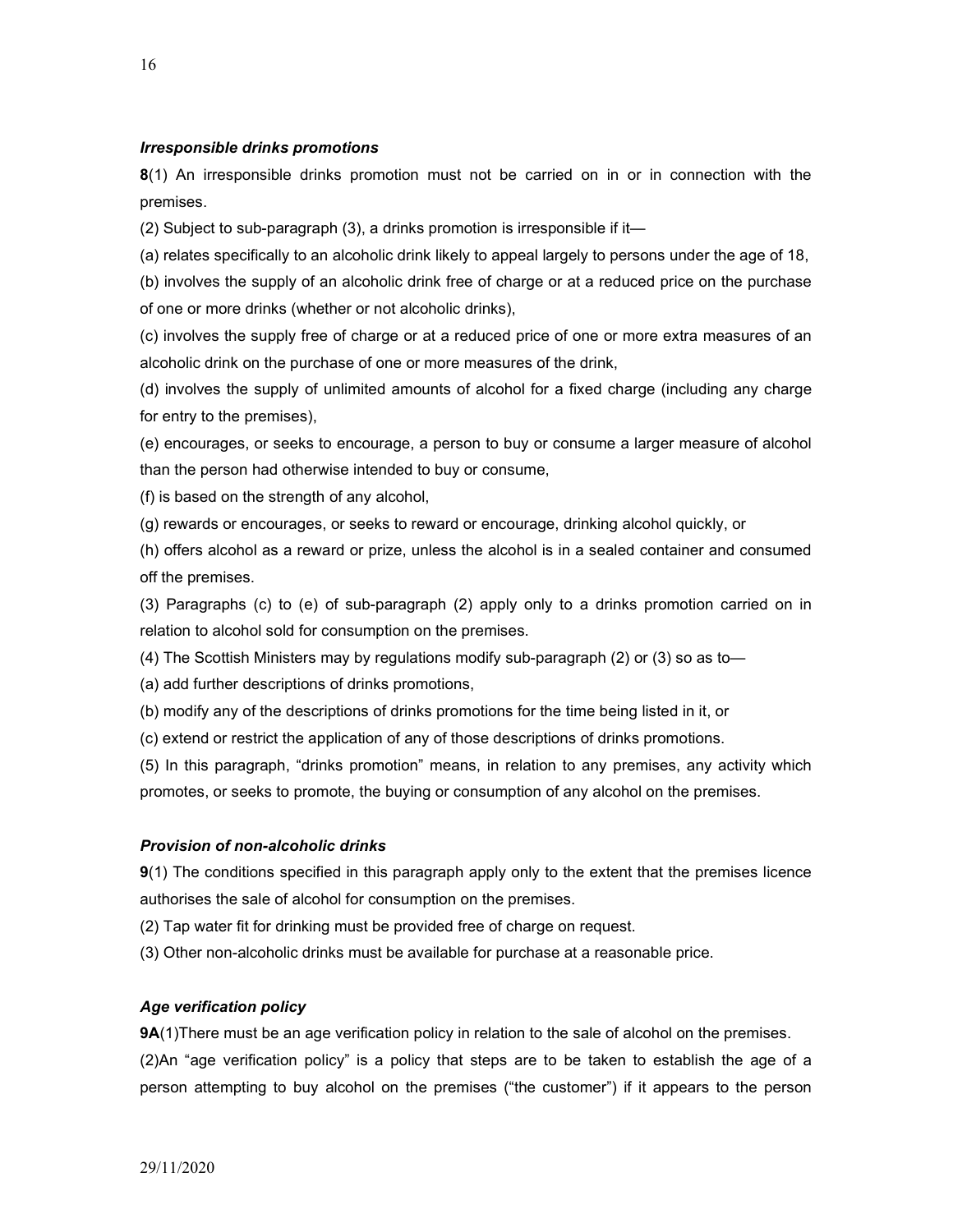selling the alcohol that the customer may be less than 25 years of age (or such older age as may be specified in the policy).

(3)The condition specified in this paragraph does not apply in relation to any sale of alcohol which takes place on the premises merely by virtue of being treated, by section 139, as taking place on the premises.

# Payment of annual or recurring fees

10(1)The condition specified in sub-paragraph (2) applies only in relation to a premises licence in respect of which an annual or other recurring fee is to be paid by virtue of regulations under section 136(1).

(2)The fee must be paid as required by the regulations.

## Notices – admission of persons under 18

11.—(1) The condition specified in this paragraph applies only in the case of premises on which alcohol is sold for consumption on the premises.

(2) There is to be displayed so that it is reasonably visible to customers entering the premises a sign of at least A4 size which–

(a) states that persons under the age of 18 are not permitted on the premises; or

(b) states that such persons are permitted on the premises or on such parts of the premises as are specified on the sign.

## Baby changing facilities

12.—(1) The condition specified in this paragraph applies only in the case of premises–

(a) which are not–

(i) a vehicle;

(ii) a vessel;

(iii) a moveable structure; or

(iv) used wholly or mainly for the purposes referred to in section 125(1);

(b) on which alcohol is sold for consumption on the premises; and

(c) to which children under the age of 5 are to be admitted.

(2) There are to be on the premises facilities for baby changing which are to be accessible to persons of either gender.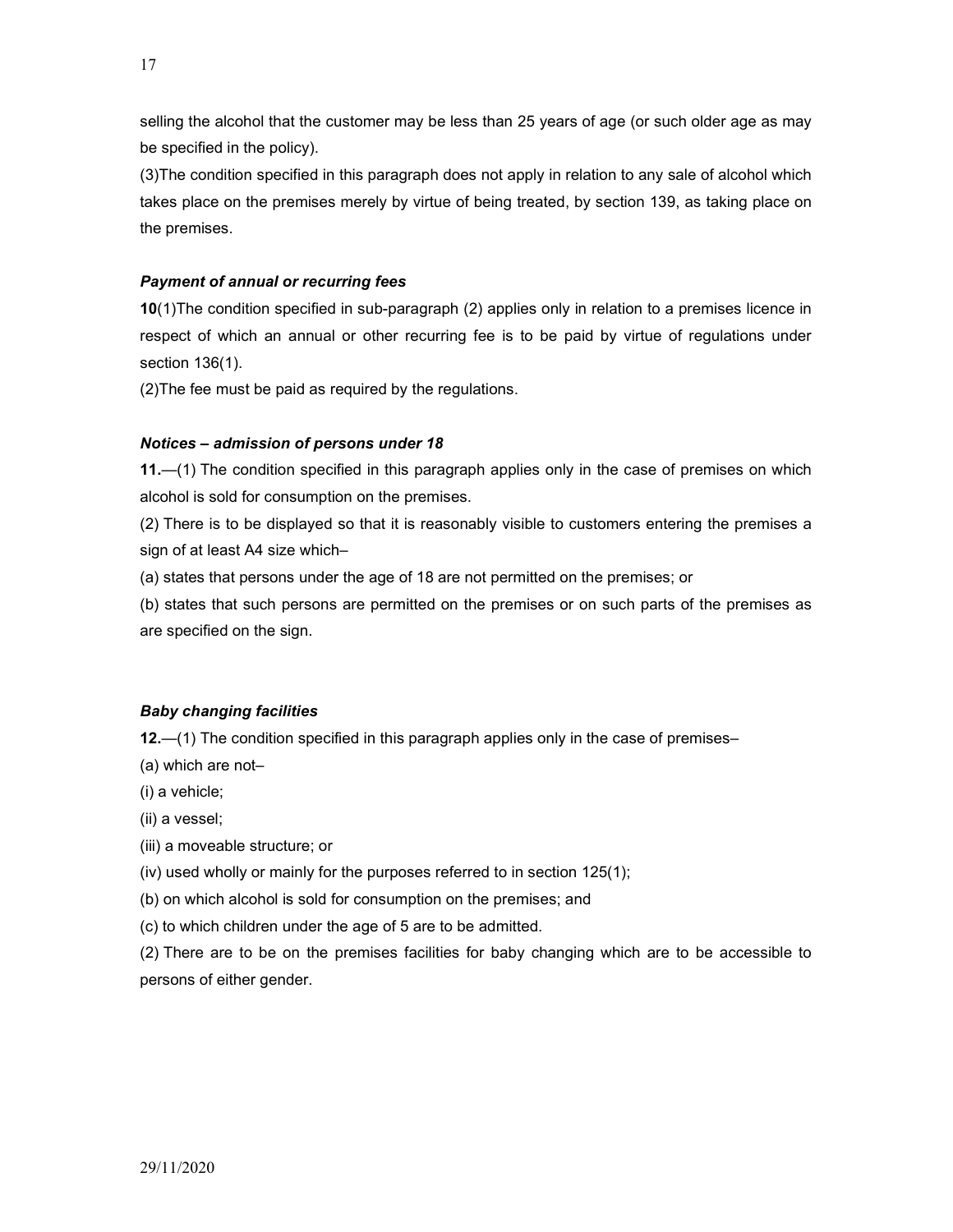#### Display, or promotion of the sale, of alcohol for consumption off the premises

13.—1) Subject to sub-paragraph (3), alcohol which is for sale only for consumption off the premises may be displayed only in one or both of the following– (a) a single area of the premises agreed between the Licensing Board and the holder of the licence; or

(b) a single area of the premises which is inaccessible to the public.

1A) Sub-paragraphs (1B) to (1D) apply where the premises, in so far as they are used for the sale of alcohol, are so used only or primarily for the sale of alcohol for consumption off the premises.

(1B) Any drinks promotion on the premises may take place only in any one or more of the following—

(a) an area referred to in sub-paragraph (1)(a) and (b),

(b) a room on the premises which is used for offering the tasting of any alcohol sold on the premises (for consumption off the premises) and the resulting tasting and is separate from those areas.

(1C) A drinks promotion in connection with the premises may not take place in the vicinity of the premises.

(1D) For the purposes of sub-paragraph (1C), the "vicinity" means the area extending 200 metres from the boundary of the premises (as shown on the layout plan).

(2) In an area agreed in terms of sub-paragraph (1)(a), a product other than alcohol may be displayed only if it is–

(a) a non-alcoholic drink;

(b) packaged with, and may be purchased only along with, alcohol.

(c) a branded non-alcoholic product, or

(d) a newspaper, magazine or other publication.

(2A) Sub-paragraph (2) is without prejudice to sub-paragraph (1B).

(3) This paragraph does not apply in respect of premises—

(a) whose main function is to provide a visitor attraction, and

(b) where—

(i) the premises form part of a larger site which is used principally for the production of alcoholic drinks, or

(ii) the visitor attraction is used principally to provide information about and promote the history and attributes of a particular alcoholic drink or a particular category of alcoholic drink.

(4) In this paragraph—

- "branded non-alcoholic product" means a product which does not consist of or contain alcohol and which—
	- (a) bears a name or image of, or
	- (b) is an image of,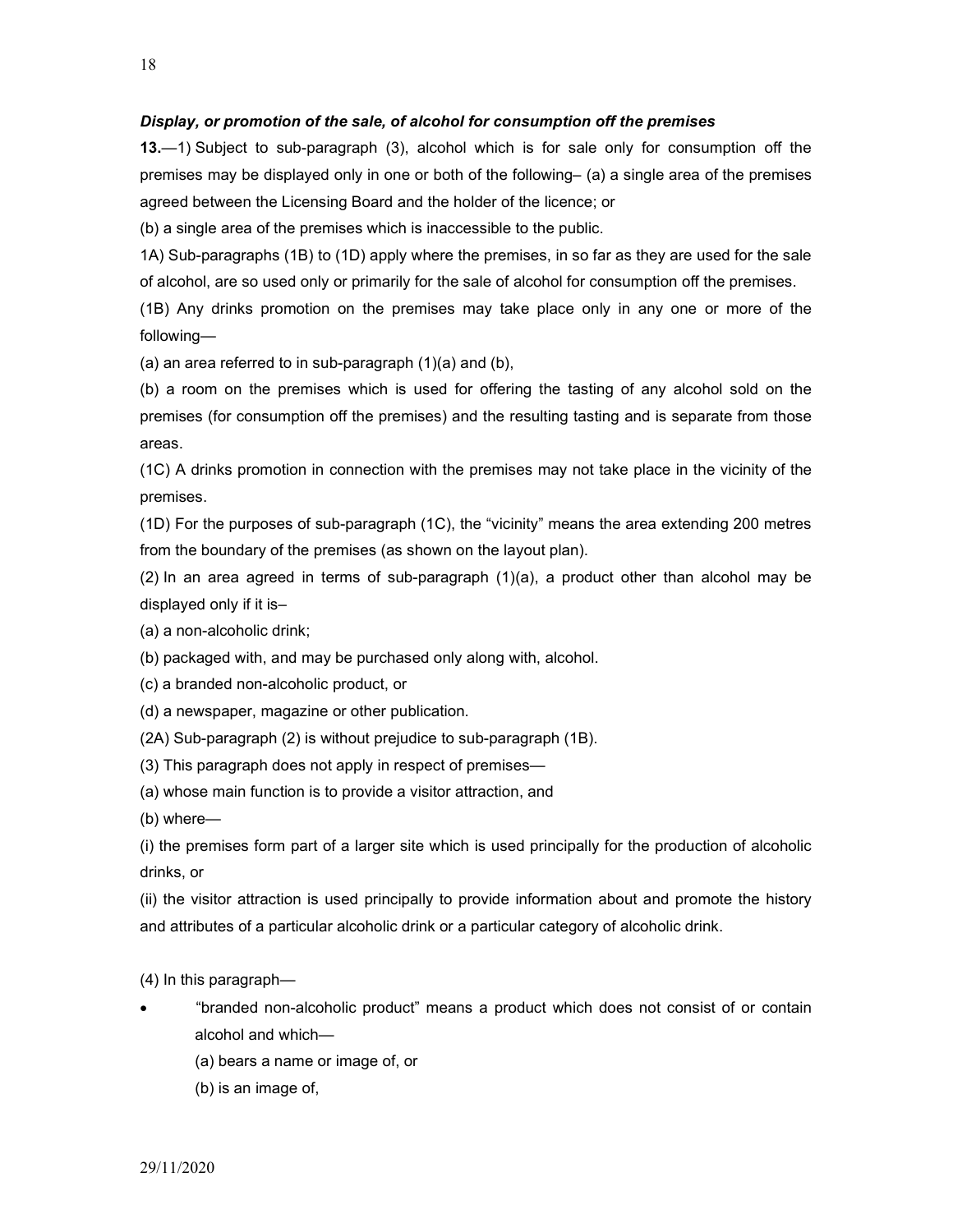an alcoholic product (namely, a product consisting of or containing alcohol),

- "drinks promotion" means any activity which promotes, or seeks to promote, the buying of any alcohol sold on the premises for consumption off the premises but does not include the display of any product which is—
	- (a) a branded non-alcoholic product for sale on the premises, or
	- (b) a newspaper, magazine or other publication—
	- (i) for sale on the premises, or
	- (ii) if not for sale on the premises, which does not relate only or primarily to alcohol.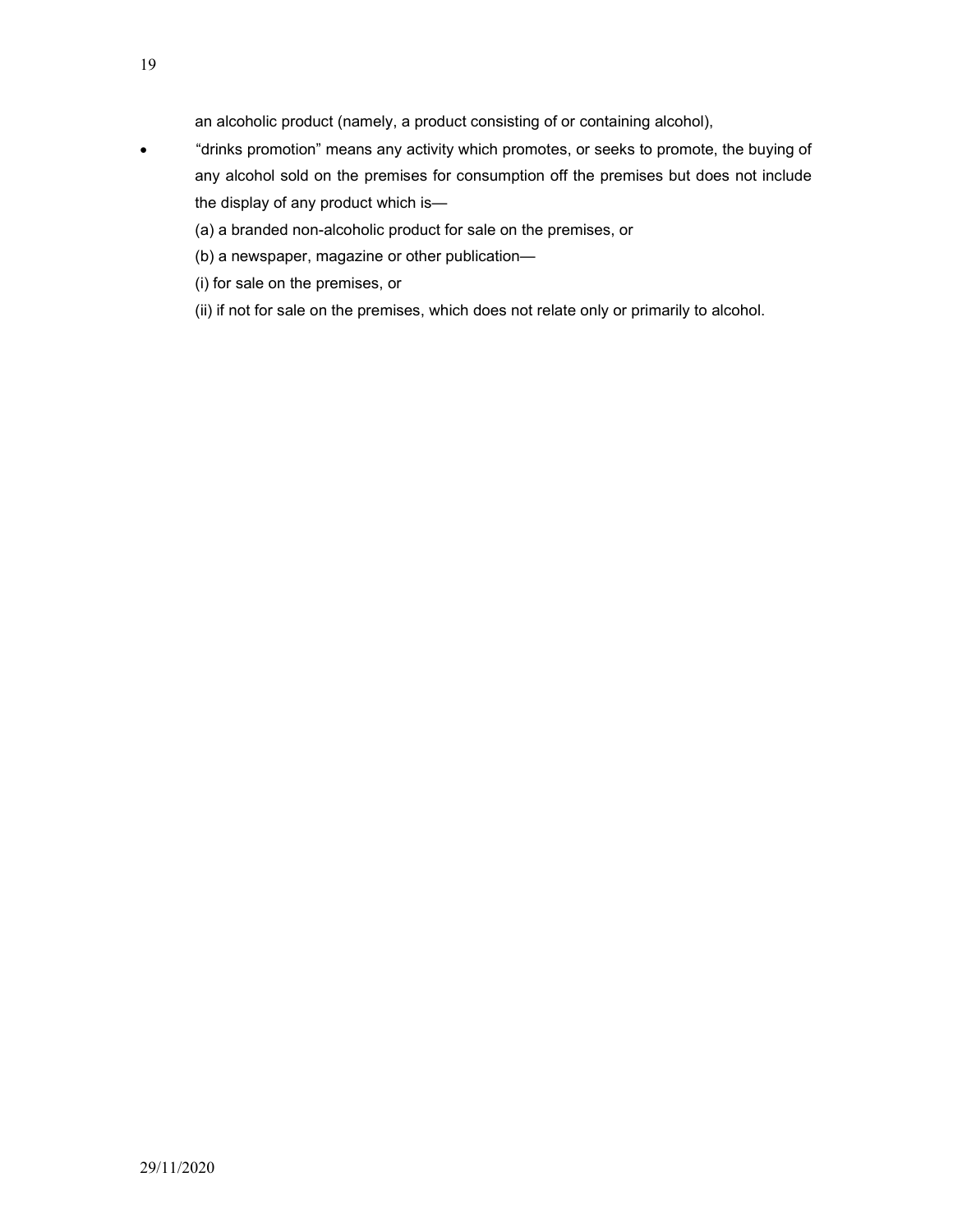OPERATING PLAN Licensing (Scotland) Act 2005, section 20(2)(b)(i)

# Question 1

STATEMENT REGARDING ALCOHOL BEING SOLD ON PREMISES/OFF PREMISES OR BOTH

| 1(a) Will alcohol be sold for consumption solely ON the premises       | <b>NO</b>  |
|------------------------------------------------------------------------|------------|
| 1(b) Will alcohol be sold for consumption solely OFF the premises      | <b>NO</b>  |
| 1(c) Will alcohol be sold for consumption both ON and OFF the premises | <b>YES</b> |
| *Delete as appropriate                                                 |            |

# Question 2

STATEMENT OF CORE TIMES WHEN ALCOHOL WILL BE SOLD FOR CONSUMPTION **ON PREMISES** 

| Day       | <b>ON Consumption</b>                       |         |  |
|-----------|---------------------------------------------|---------|--|
|           | <b>Terminal hour</b><br><b>Opening time</b> |         |  |
| Monday    | 11.00am                                     | 11.30pm |  |
| Tuesday   | 11.00am                                     | 11.30pm |  |
| Wednesday | 11.00am                                     | 11.30pm |  |
| Thursday  | 11.00am                                     | 11.30pm |  |
| Friday    | 11.00am                                     | 1.00am  |  |
| Saturday  | 11.00am                                     | 1.00am  |  |
| Sunday    | 12.30pm                                     | 11.30pm |  |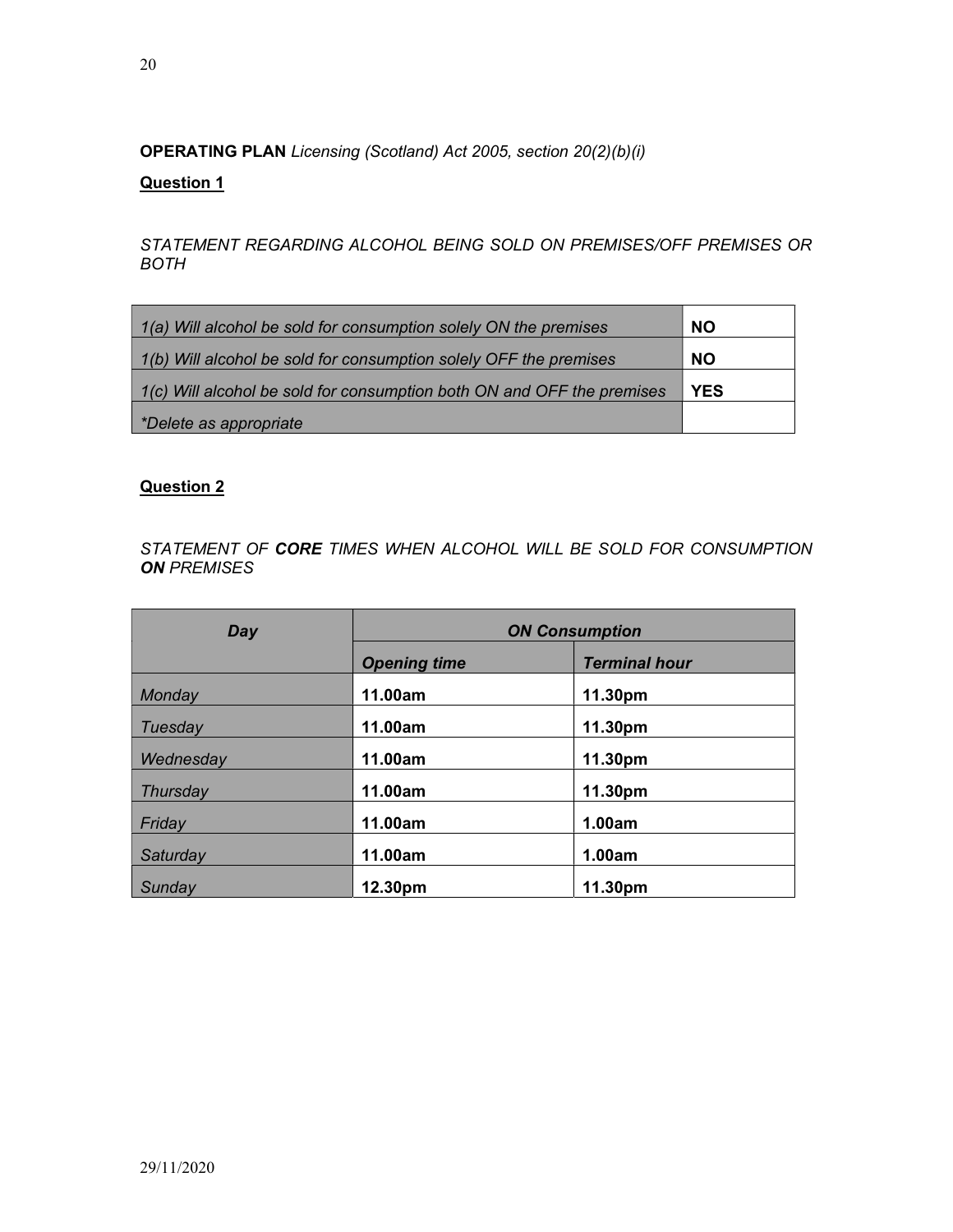# Question 3

# STATEMENT OF CORE TIMES WHEN ALCOHOL WILL BE SOLD FOR CONSUMPTION **OFF PREMISES**

| Day       | <b>OFF Consumption</b>                      |         |
|-----------|---------------------------------------------|---------|
|           | <b>Terminal hour</b><br><b>Opening time</b> |         |
| Monday    | 11.00am                                     | 10.00pm |
| Tuesday   | 11.00am                                     | 10.00pm |
| Wednesday | 11.00am                                     | 10.00pm |
| Thursday  | 11.00am                                     | 10.00pm |
| Friday    | 11.00am                                     | 10.00pm |
| Saturday  | 11.00am                                     | 10.00pm |
| Sunday    | 12.30pm                                     | 10.00pm |

NOTES:

Question 4

SEASONAL VARIATIONS

| Does the applicant intend to operate according to seasonal demand | l YES |
|-------------------------------------------------------------------|-------|
|                                                                   |       |

\*If YES – provide details

THE PREMISES WILL OPERATE ADDITIONAL HOURS FOR THE SALE OF ALCOHOL IN CONFORMITY WITH RENFREWSHIRE LICENSING BOARD'S DECLARED POLICY ON FESTIVE EXTENSIONS. THE PREMISES WILL OPERATE ANY ADDITIONAL CORE HOURS GRANTED BY THE BOARD UNDER THEIR AUTHORITY CONTAINED IN SECTION 67 OF THE LICENSING (SCOTLAND) ACT 2005. ANY ADDITIONAL HOURS SOUGHT OUTWITH SUCH GRANTS SHALL BE APPLIED FOR BY WAY OF SEPARATE APPLICATION FOR OCCASIONAL LICENCE UNDER SECTION 56 OR FOR EXTENDED HOURS UNDER SECTION 68 OF THE LICENSING (SCOTLAND) ACT 2005.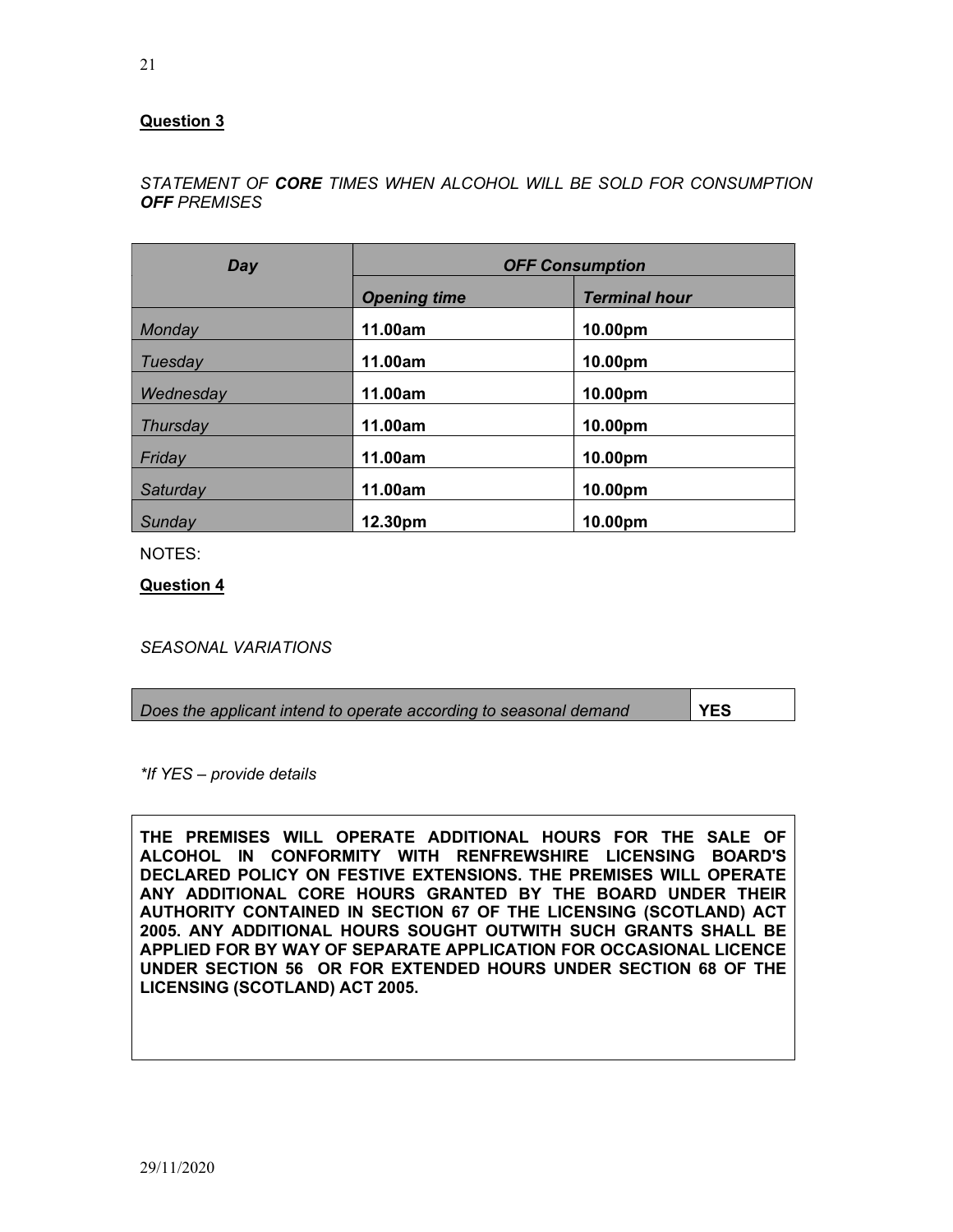# Question 5

# PLEASE INDICATE THE OTHER ACTIVITIES OR SERVICES THAT WILL BE PROVIDED ON THE PREMISES IN ADDITION TO SUPPLY OF ALCOHOL

| 5(a)<br><b>Activity</b>                                          | <b>Please confirm</b><br><b>YES/NO</b> | provided<br>To<br>be<br>during<br>core<br>licensed<br>hours $-$<br>please confirm<br><b>YES/NO</b> | <b>Where</b><br>activities<br>also<br>to<br>be<br>are<br>provided<br>outwith<br>licensed<br>core<br><b>hours</b><br>please<br>confirm<br><b>YES/NO</b> |
|------------------------------------------------------------------|----------------------------------------|----------------------------------------------------------------------------------------------------|--------------------------------------------------------------------------------------------------------------------------------------------------------|
| Accommodation                                                    | <b>NO</b>                              | N/A                                                                                                | N/A                                                                                                                                                    |
| <b>Conference facilities</b>                                     | <b>NO</b>                              | <b>NO</b>                                                                                          | <b>NO</b>                                                                                                                                              |
| <b>Restaurant facilities</b>                                     | <b>YES</b>                             | <b>YES</b>                                                                                         | <b>NO</b>                                                                                                                                              |
| <b>Bar meals</b>                                                 | <b>YES</b>                             | <b>YES</b>                                                                                         | <b>NO</b>                                                                                                                                              |
|                                                                  |                                        |                                                                                                    |                                                                                                                                                        |
| 5(b) Activity<br><b>Social</b><br><i>functions</i><br>including: | <b>Please confirm</b><br><b>YES/NO</b> | provided<br>To<br>be<br>during<br>core<br>licensed<br>hours $-$<br>please confirm<br><b>YES/NO</b> | <b>Where</b><br>activities<br>also<br>be<br>to<br>are<br>outwith<br>provided<br>licensed<br>core<br>hours<br>please<br>confirm<br><b>YES/NO</b>        |
| Receptions<br>including                                          | <b>YES</b>                             | <b>YES</b>                                                                                         | <b>NO</b>                                                                                                                                              |
| (Weddings<br>funerals,, birthdays,<br>retirements etc)           |                                        |                                                                                                    |                                                                                                                                                        |
| Club or other group<br>meetings etc                              | <b>YES</b>                             | <b>YES</b>                                                                                         | <b>NO</b>                                                                                                                                              |
|                                                                  |                                        |                                                                                                    |                                                                                                                                                        |
| 5(c)<br><b>Activity</b><br><b>Entertainment</b><br>including:    | <b>Please confirm</b><br><b>YES/NO</b> | provided<br>be<br>To<br>during<br>core<br>licensed<br>hours -<br>please confirm<br><b>YES/NO</b>   | activities<br><b>Where</b><br>also<br>to<br>be<br>are<br>outwith<br>provided<br>licensed<br>core<br>hours<br>please<br>confirm<br><b>YES/NO</b>        |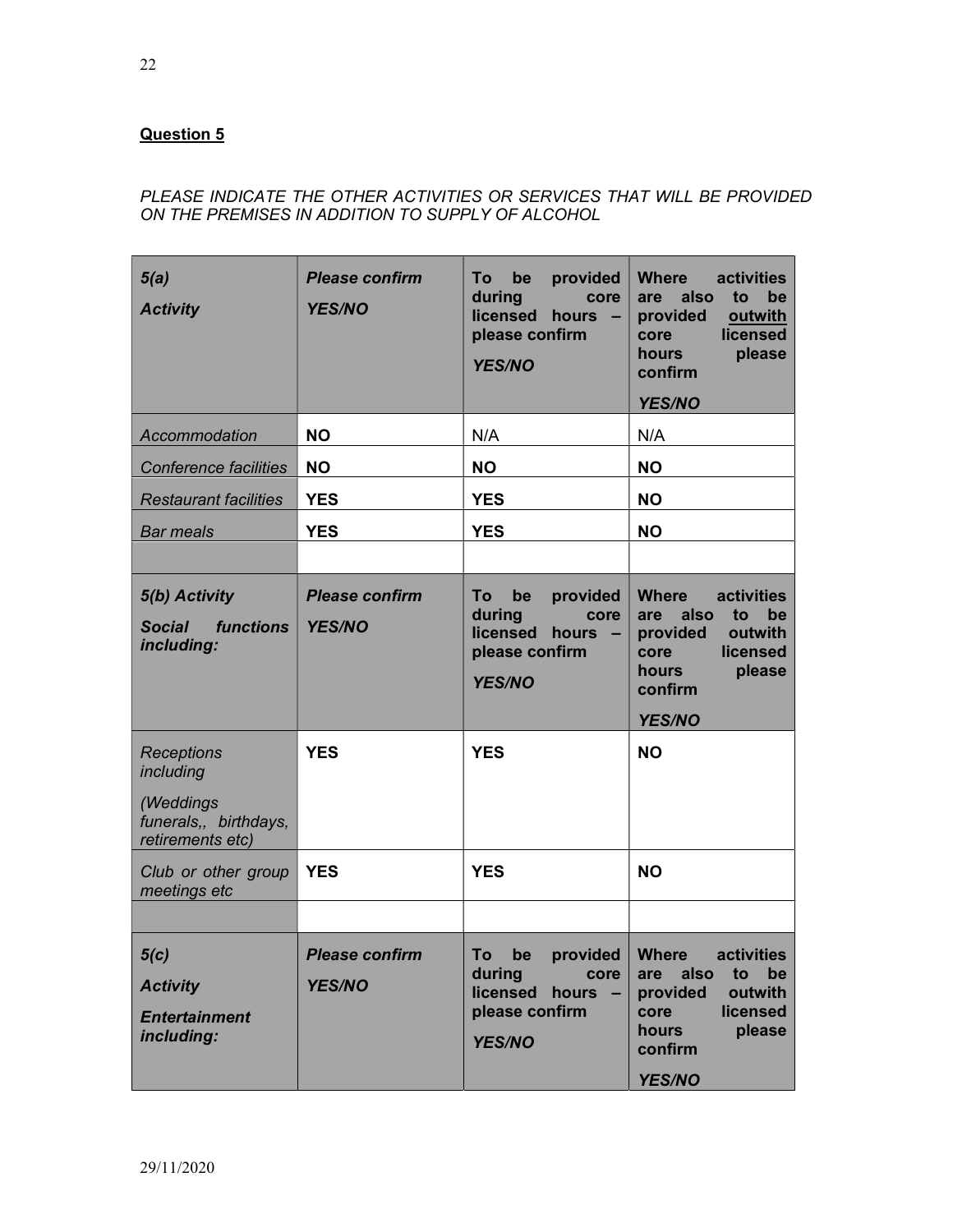| Recorded Music - YES<br>see $5(g)$    |                                        | <b>YES</b>                                                                                       | <b>NO</b>                                                                                                                                       |
|---------------------------------------|----------------------------------------|--------------------------------------------------------------------------------------------------|-------------------------------------------------------------------------------------------------------------------------------------------------|
| Live performances -<br>see $5(g)$     | <b>NO</b>                              | <b>NO</b>                                                                                        | <b>NO</b>                                                                                                                                       |
| facilities<br>Dance<br>see $5(g)$     | <b>NO</b>                              | <b>NO</b>                                                                                        | <b>NO</b>                                                                                                                                       |
| <b>Theatre</b>                        | <b>NO</b>                              | <b>NO</b>                                                                                        | <b>NO</b>                                                                                                                                       |
| <b>Films</b>                          | <b>NO</b>                              | <b>NO</b>                                                                                        | <b>NO</b>                                                                                                                                       |
| Gaming                                | <b>YES</b>                             | <b>YES</b>                                                                                       | <b>NO</b>                                                                                                                                       |
| Indoor/outdoor<br>sports              | <b>NO</b>                              | <b>NO</b>                                                                                        | <b>NO</b>                                                                                                                                       |
| Televised sport                       | <b>YES</b>                             | <b>YES</b>                                                                                       | <b>NO</b>                                                                                                                                       |
|                                       |                                        |                                                                                                  |                                                                                                                                                 |
| 5(d)<br><b>Activity</b>               | <b>Please confirm</b><br><b>YES/NO</b> | To<br>be<br>provided<br>during<br>core<br>licensed<br>hours -<br>please confirm<br><b>YES/NO</b> | <b>Where</b><br>activities<br>also<br>to<br>be<br>are<br>provided<br>outwith<br>licensed<br>core<br>hours<br>please<br>confirm<br><b>YES/NO</b> |
| Outdoor<br>drinking<br>facilities     | <b>NO</b>                              | <b>NO</b>                                                                                        | <b>NO</b>                                                                                                                                       |
|                                       |                                        |                                                                                                  |                                                                                                                                                 |
| 5(e)<br><b>Activity</b>               | <b>Please confirm</b><br><b>YES/NO</b> | To<br>provided<br>be<br>during<br>core<br>licensed hours -<br>please confirm<br><b>YES/NO</b>    | <b>Where</b><br>activities<br>are<br>also<br>to<br>be<br>outwith<br>provided<br>licensed<br>core<br>hours<br>please<br>confirm<br><b>YES/NO</b> |
| Adult entertainment<br>$-$ see $5(g)$ | <b>NO</b>                              | <b>NO</b>                                                                                        | <b>NO</b>                                                                                                                                       |

Where you have answered YES in respect of any entry in column 4 above, please provide further details below.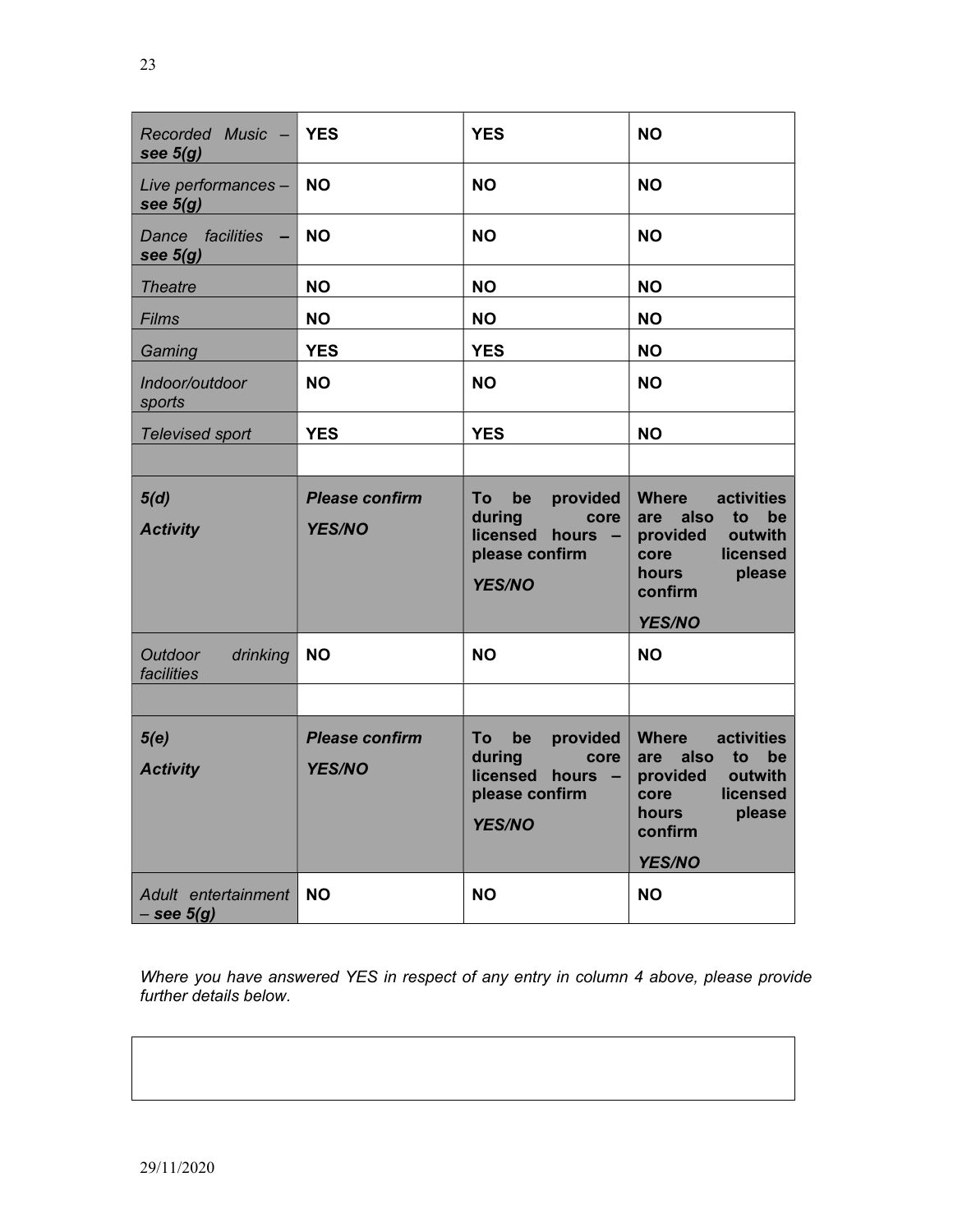### 5(f) any other activities

If you propose to provide any activities other than those listed in  $5(a) - (e)$  please provide details or further information in the box below.

# QUIZ NIGHTS

### 5(g) Late night premises opening after 1.00am

Where you have confirmed that you are providing either live or recorded music, dancing or adult entertainment, any combination of these or all please provide the following details

| Will the music level exceed 85dB?                                                         | N/A |
|-------------------------------------------------------------------------------------------|-----|
| When fully occupied, are there likely to be more customers standing than   N/A<br>seated? |     |
|                                                                                           |     |
| *Delete as appropriate                                                                    |     |

Question 6 (On-sales only)

## CHILDREN AND YOUNG PERSONS

| 6(a) | When alcohol is being sold for consumption on the premises will YES<br>children or young persons be allowed entry |  |
|------|-------------------------------------------------------------------------------------------------------------------|--|
|      | *Delete as appropriate                                                                                            |  |

 $6(b)$  Where the answer to  $6(a)$  is YES provide statement of the TERMS under which they will be allowed entry

CHILDREN AND YOUNG PERSONS SHALL BE PERMITTED ACCESS TO THE PREMISES WHEN ACCOMPANIED BY AN ADULT OR RESPONSIBLE PERSON, PROVIDED THEY ARE SEATED IN THE APPROPRIATE RAISED LOUNGE AREA AND FOR THE PURPOSES OF CONSUMING A MEAL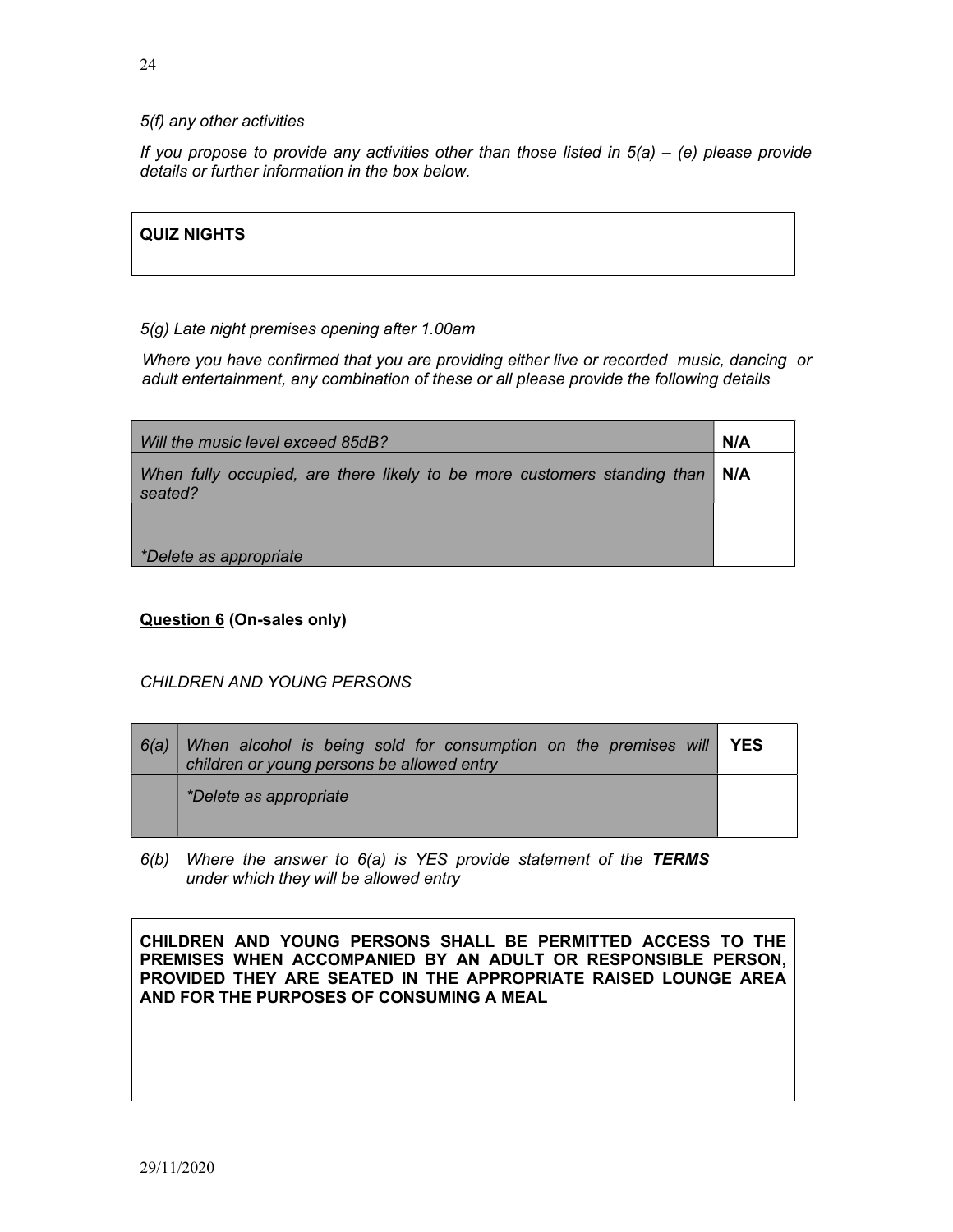6(c) Provide statement regarding the AGES of children or young persons to be allowed entry

CHILDREN AND YOUNG PERSONS 0 TO 17 YEARS WILL BE ALLOWED ENTRY TO THE PREMISES

6(d) Provide statement regarding the TIMES during which children and young persons will be allowed entry

CHILDREN AND YOUNG PERSONS SHALL BE PERMITTED ACCESS TO THE PREMISES DURING THE FOLLOWING HOURS, DURING WHICH TIME FOOD IS AVAILABLE:-

MONDAY TO SATURDAY 12 NOON TO 9.00PM

SUNDAY 12.30PM TO 9.00PM

6(e) Provide statement regarding the PARTS of the premises to which children and young persons will be allowed entry

# CHILDREN AND YOUNG PERSONS WILL BE ALLOWED ENTRY TO THE SEATED LOUNGE RAISED AREA AND TOILETS ONLY

Question 7

CAPACITY OF PREMISES

What is the proposed capacity of the premises to which this application relates?

ON SALES - 206

OFFSALES - 8.8 M2